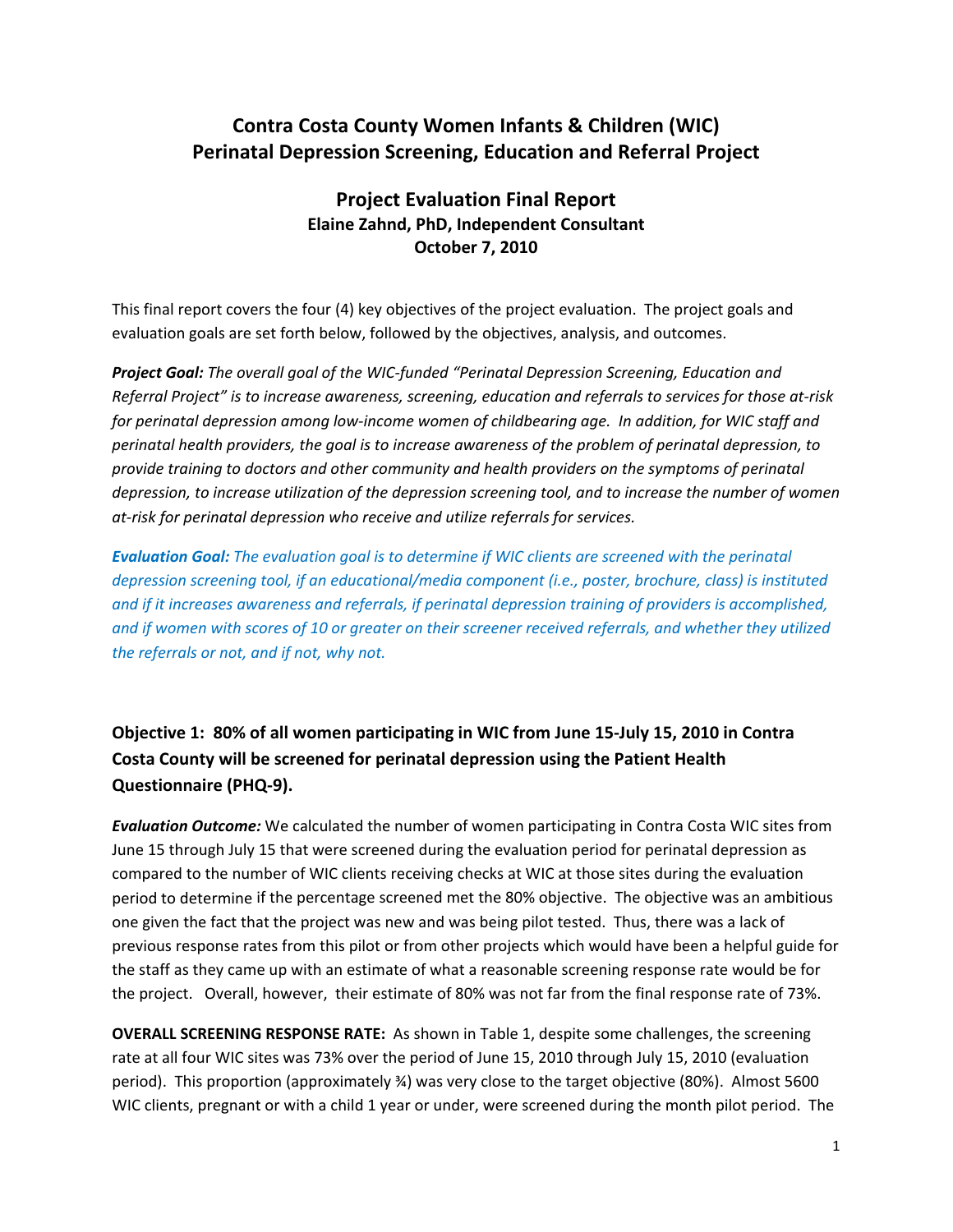four sites differ considerably in the number of WIC clients coming through the door. Richmond WIC handled 2746 clients, Pittsburg WIC serviced 2494 clients, Concord WIC had 1695 clients; and Brentwood WIC met with 751 clients during the same time period. The overall screening response rates ranged from 68% to 93%, reflective of how sites differed in their ability to administer the screeners consistently and to insure that WIC clients had the time, ability, and willingness to complete a screener. In reviewing the daily rates, there was also a wide range indicating that on certain days, problems occurred that made it difficult to distribute and collect the depression screeners.

**CONCORD WIC:** For example, at the Concord WIC site, the overall rate for the month was 76% (Table 1), and the daily response rates ranged from 0%‐99%; however, there was one day (July 12) in which no surveys were collected from the 101 clients who visited WIC. Without that aberration, rates at Concord WIC ranged from 63%‐99% with an overall rate of 81%. Thus, at Concord, minus one day in which the protocol broke down, the objective would have been met.

**RICHMOND WIC:** In reviewing the screener response rate at the Richmond site, it is quite apparent that the response rate increased over time. The overall rate was 70% (Table 1); however, the June rate was 62% while the July rate was 75%, indicating that the protocol worked better with staff and clients over time. The numbers of women screened in the two months also increased, growing from 722 to 1196 clients. The range was from 49% to 94%. Richmond WIC has the most clients overall of the four sites, although Pittsburg WIC comes close.

**PITTSBURG WIC:** The pattern established in Richmond was mirrored in Pittsburg. The overall rate for Pittsburg WIC was 68%, an insignificant difference between the two largest sites. Similarly, Pittsburg WIC's June screener response rate was a mere 55%, growing to a rate of 79% in July which almost met the objective (80%). The range was from 32% to 86%.

**BRENTWOOD WIC:** The smallest WIC site had the highest response rate by far (93%) (Table 1). Small numbers of clients (approximately 376 a month) may mean a less hectic environment, and one in which staff may have more time to engage with as well as know their clients. The existence of smaller numbers may indicate that the entire staff could jointly undertake the new protocol in a unified fashion, resulting in very positive outcomes.

| <b>TABLE 1</b><br>PERINATAL DEPRESSION SCREENING RATES AT WIC SITES<br><b>JUNE 15-JULY 15, 2010</b> |                  |                  |                 |
|-----------------------------------------------------------------------------------------------------|------------------|------------------|-----------------|
| <b>SITE</b>                                                                                         | <b>SURVEYS</b>   | <b>TOTAL WIC</b> | <b>PERCENT</b>  |
|                                                                                                     | <b>COMPLETED</b> | <b>CLIENTS</b>   | <b>SCREENED</b> |
| <b>BRENTWOOD</b>                                                                                    | 698              | 751              | 93%             |
| <b>PITTSBURG</b>                                                                                    | 1696             | 2494             | 68%             |
| <b>CONCORD</b>                                                                                      | 1284             | 1695             | 76%             |
| <b>RICHMOND</b>                                                                                     | 1918             | 2746             | 70%             |
| TOTAL                                                                                               | 5596             | 7686             | 73%             |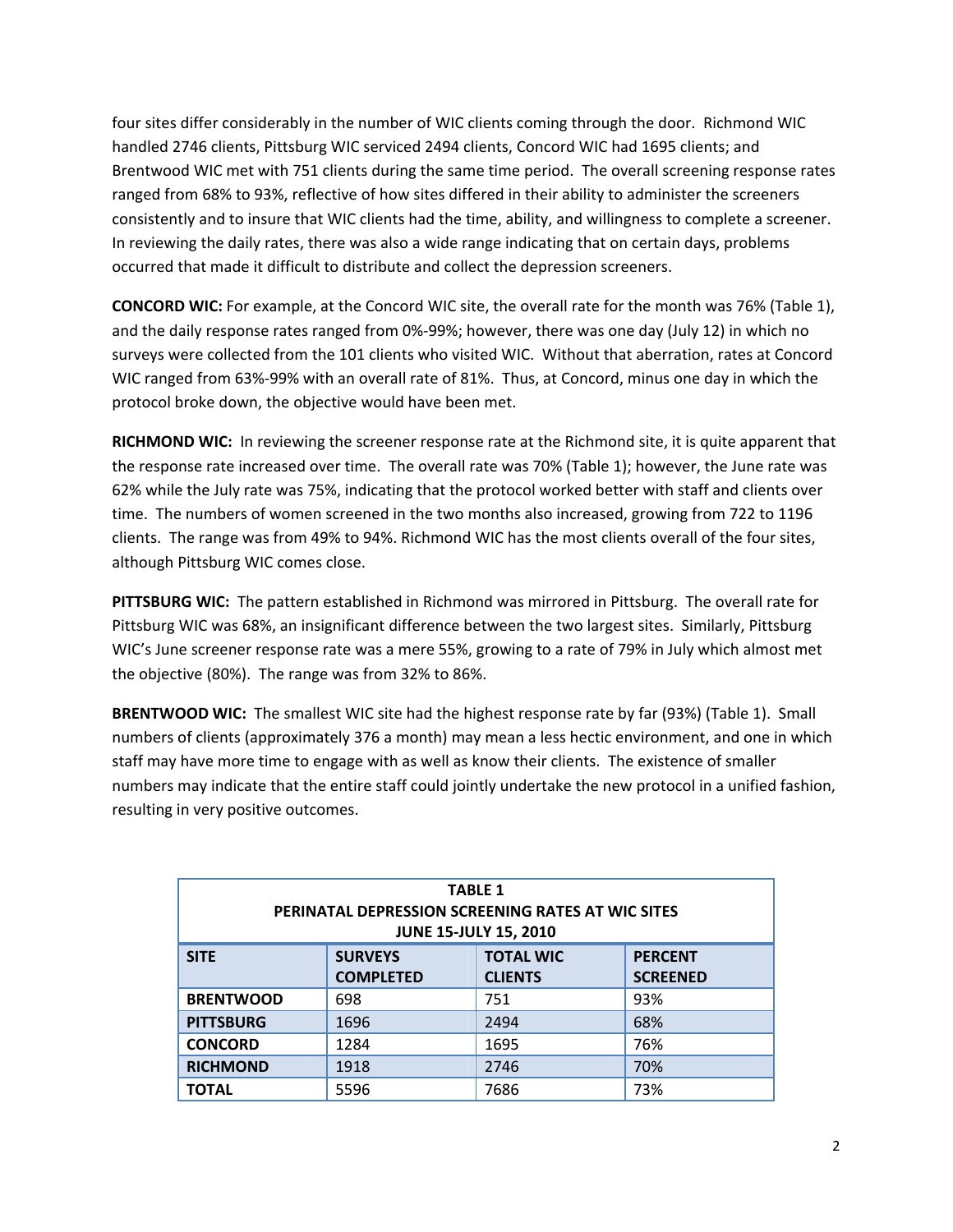**STAFF QUESTIONNAIRE‐RELATED RESULTS:** One aspect influencing the screener response rate is the degree to which WIC staff are engaged in the project. A staff questionnaire was administered to the WIC staff at the four sites over the one month evaluation period, and the survey was returned by 28 staff members. Table 2 displays their responses to the question: "How important do you feel it is to screen women for perinatal depression at WIC sites?" Half of the staff felt it was "Very important", 36% indicated it was "Somewhat important", while only 11% felt it was "Not that important".

As one staff noted as to why she felt it was "very important": "*We might be the first contact after they have a baby."* Another who checked off "very important" wrote: "*Due to the crisis they are already in. They already have stress due to unplanned pregnancies, no income, and usually they are not with the FOB (father of the baby) but are alone."* A third respondent who felt it was very important to screen said: "*To show there is free help and to provide resources and information."*  Among the staff who indicated that it was "not too important" to screen at WIC sites, there was only one written comment: "It is very time-consuming. We are already understaffed and have heavy workloads. This is a Mental *Health Department issue."* Another comment from a staff person who felt it was "somewhat important wrote: "*At WIC sites? Somewhat important."* In contrast, a staff person who said it was "very important" to screen at WIC sites wrote: *"It is part of what public health deals with".*

| <b>TABLE 2</b><br><b>INITIAL STAFF SURVEY JUNE-JULY 2010</b><br><b>IMPORTANCE OF SCREENING FOR PERINATAL</b><br><b>DEPRESSION AT WIC SITES</b> |              |                |  |
|------------------------------------------------------------------------------------------------------------------------------------------------|--------------|----------------|--|
| <b>LEVEL OF IMPORTANCE</b>                                                                                                                     | <b>TOTAL</b> | <b>PERCENT</b> |  |
| <b>Very Important</b>                                                                                                                          | 14           | 50%            |  |
| <b>Somewhat Important</b>                                                                                                                      | 10           | 36%            |  |
| Not too Important                                                                                                                              | 3            | 11%            |  |
| <b>Missing</b>                                                                                                                                 | 1            | 4%             |  |
| Total                                                                                                                                          | 28           | 100%           |  |

*Follow‐up Staff Survey.* On September 30, 2010, a follow‐up staff questionnaire was administered at the four sites to see if there had been any staff attitudinal changes over time. Table 2A portrays the more recent attitudes among the 30 staff respondents who completed the staff survey.

| <b>TABLE 2A</b><br>STAFF FOLLOW-UP SURVEY SEPT 2010                            |              |                |  |
|--------------------------------------------------------------------------------|--------------|----------------|--|
| <b>IMPORTANCE OF SCREENING FOR PERINATAL</b><br><b>DEPRESSION AT WIC SITES</b> |              |                |  |
| <b>LEVEL OF IMPORTANCE</b>                                                     | <b>TOTAL</b> | <b>PERCENT</b> |  |
| <b>Very Important</b>                                                          | 23           | 77%            |  |
| <b>Somewhat Important</b>                                                      | 7            | 23%            |  |
| Not too Important                                                              | O            | 0%             |  |
| <b>Missing</b>                                                                 | U            | 0%             |  |
| Total                                                                          | 30           | 100%           |  |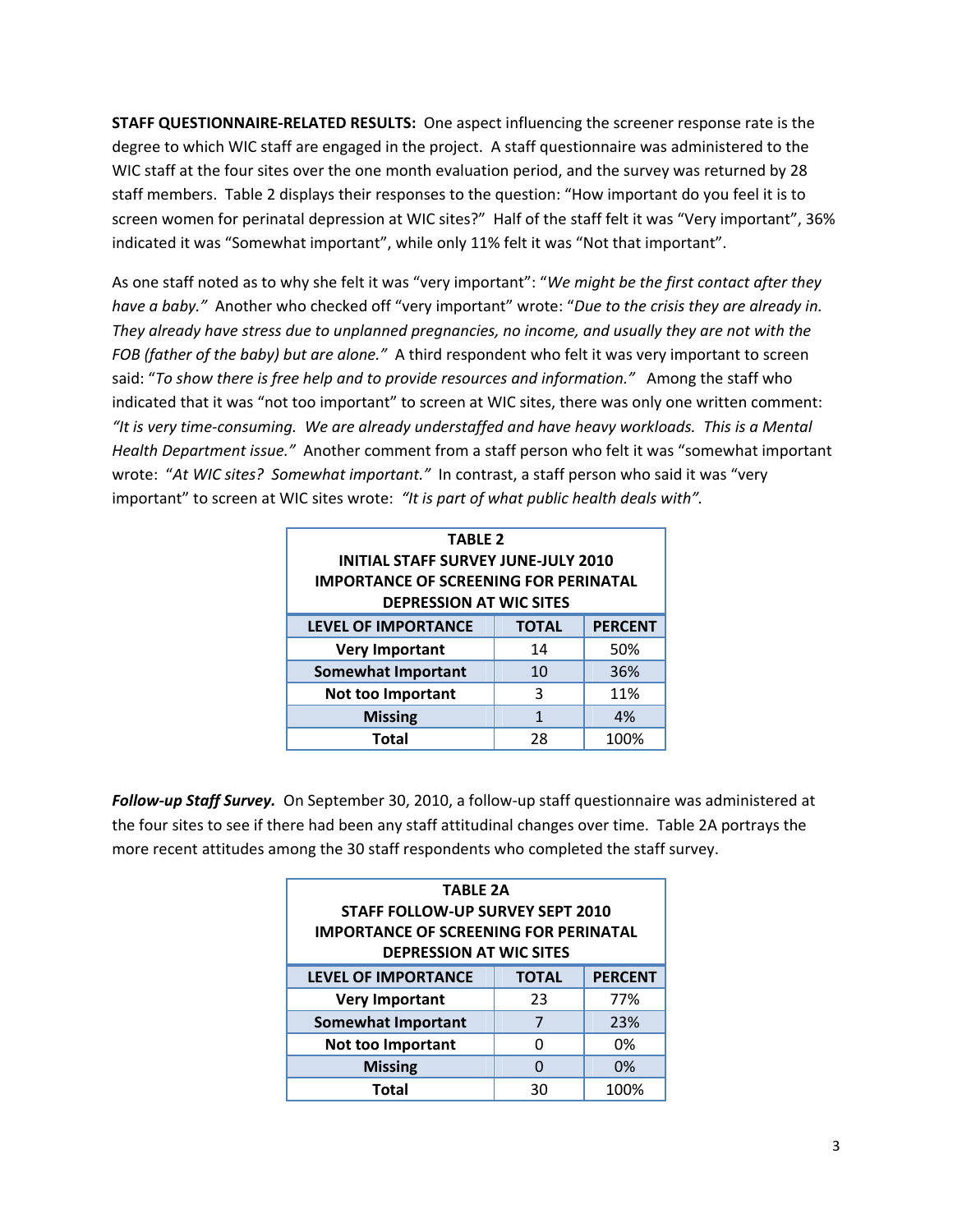As the follow‐up staff survey indicates, with time, staff began to see screening for perinatal depression as more important, perhaps as it became more part of the routine of providing services to the WIC population. The increase from 50% to 77% among staff who indicated that it was "Very important" is significant. No one felt it was "Not important*";* 23% thought it was "Somewhat important"*.* Asked to comment, one staff member stated: it is important… "*because of the population we serve – it (WIC) is an ideal place (i.e., …for screening for perinatal depression)."* 

*Initial Staff Survey Results.* WIC Staff were also asked on the initial June‐July survey if they thought it was difficult for clients to fill out the form. Gauging the degree of difficulty for clients to fill out the form, either due to time, emotional response to the questions on the screener, language or educational barriers, are reflected by staff on Table 3.

| <b>TABLE 3</b><br><b>INITIAL STAFF SURVEY JUNE-JULY 2010</b><br>DIFFICULTY OF GETTING CLIENTS TO FILL OUT SCREENING FORMS |              |                |  |
|---------------------------------------------------------------------------------------------------------------------------|--------------|----------------|--|
| <b>LEVEL OF DIFFICULTY</b>                                                                                                | <b>TOTAL</b> | <b>PERCENT</b> |  |
| <b>Very Difficult</b>                                                                                                     | 3            | 11%            |  |
| <b>Somewhat Difficult</b>                                                                                                 | 9            | 32%            |  |
| <b>Not too Difficult</b>                                                                                                  | 14           | 50%            |  |
| Don't Know                                                                                                                | 2            | 7%             |  |
| Total                                                                                                                     | 28           | 100%           |  |

Most staff (50%) said it was "Not too difficult" for clients to fill out the nine (9) item Patient Health Questionnaire. The survey was administered in both English and Spanish. However about one-third thought it was "Somewhat difficult" (32%), while 11% felt it was "Very difficult" for clients. Asked if the clients exhibited any resistance to completing the form, 32% (9 staff) said "yes", while 46% (13 staff) said "no", and 21% (6 staff) responded that they "did not know". In follow-up phone calls with a handful of staff to conduct a longer interview about the project, one respondent indicated that for a significant minority of clients, filling out the form was too difficult because the form was not in their language. Another staff member noted that some women who were already receiving mental health treatment were reluctant to fill out the form, perhaps seeing it as an unnecessary additional form to complete, since they were already receiving help.

*Follow‐up Staff Survey.* As previously noted, on September 30, 2010, a follow‐up staff questionnaire was administered at the four sites to see if there had been any changes in staff attitudes over time. Table 3A portrays the changes in attitudes regarding how difficult staff believed it was to get clients to fill out the screening forms. The follow-up sample consists of 30 respondents who completed the staff survey at the end of September.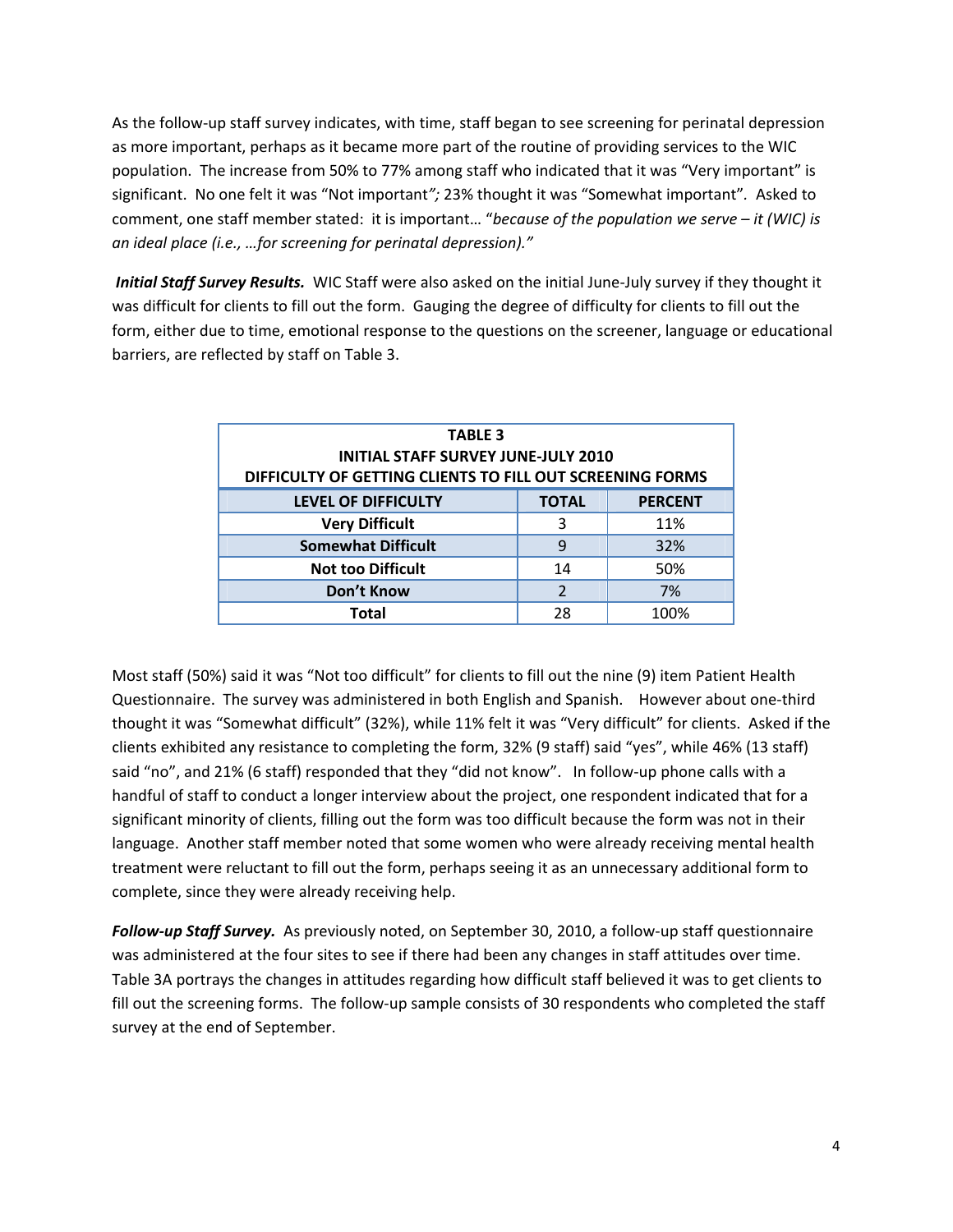| <b>TABLE 3A</b>                                           |              |                |  |  |
|-----------------------------------------------------------|--------------|----------------|--|--|
| STAFF FOLLOW-UP SURVEY SEPT 2010                          |              |                |  |  |
| DIFFICULTY OF GETTING CLIENTS TO FILL OUT SCREENING FORMS |              |                |  |  |
| <b>LEVEL OF DIFFICULTY</b>                                | <b>TOTAL</b> | <b>PERCENT</b> |  |  |
| <b>Very Difficult</b>                                     |              | 3%             |  |  |
| <b>Somewhat Difficult</b>                                 | 22           | 73%            |  |  |
| <b>Not too Difficult</b>                                  | 6            | 20%            |  |  |
| <b>Missing</b>                                            |              | 3%             |  |  |
| Total                                                     | 30           | 100%           |  |  |

Among staff completing the survey in September compared to those completing the survey in June‐July, the percentage who thought it was "Very difficult" to get clients to complete the depression screener dropped from 11% to 3%. The largest percent increase was among staff who noted that it was "Somewhat difficult." In the initial survey (June‐July), almost one‐third (32%) of the respondents felt it was "Somewhat difficult", while in the follow up survey, almost ¾ (73%) specified that it was "Somewhat difficult." Staff who felt it was "Not too difficult" dropped from 50% to 20%, an indication that there continues to be challenges in the eyes of some staff to making sure that clients complete the depression screeners (See Table 3A).

A few of the staff's handwritten comments accompanying the survey are revealing. One staff wrote that it was "somewhat difficult" because of: *1) Time restraints, 2) Lack of willingness from clients, and 3) Lack of work experience with this topic (i.e., training).* While time restraints will always be a challenge when new tasks are added on top of an already busy staff schedule, the lack of willingness of clients to fill out the forms and lack of staff experience with this topic would both benefit from additional staff training. In addition, if clients were asked to fill out the forms at the beginning of the classes or just prior to the scheduled appointments, and then the topic was discussed by the teacher or the staff with whom the client had a scheduled appointment (nutritionist, etc.), the clients might be more willing to complete them as part of the discussion underway. Following this line of reasoning, another staff member wrote: *"Give questionnaire before GA22 class (then) women are ready or needing to talk about it."* Another staff member responded: *"I've taken a lot of 'hits' with talking to moderately to severely depressed women, but I'm happy we are helping them."* In a similar vein, another staff wrote: *"It can be emotional at times or sometimes clients can be defiant."* Clearly, additional staff training would help in such challenging situations. Having a mental health counselor available at the WIC sites would, naturally, be ideal, although probably not feasible without additional outside funding and/or resources.

*Initial Staff Survey Results.* Related to the previous objective, on the initial staff questionnaire administered during the evaluation month (June‐July 2010), a question was asked: "Would having to answer only 2 or 3 questions on the screener make a big difference in women filling out and returning the screening form?" As shown on Table 4, most staff said that they were unsure if a shorter screener would make a difference in client completion (39%). While ¼ thought it would be helpful to give their clients a short screener with only 2‐3 questions, 29% thought it might be helpful ("maybe"), and 7%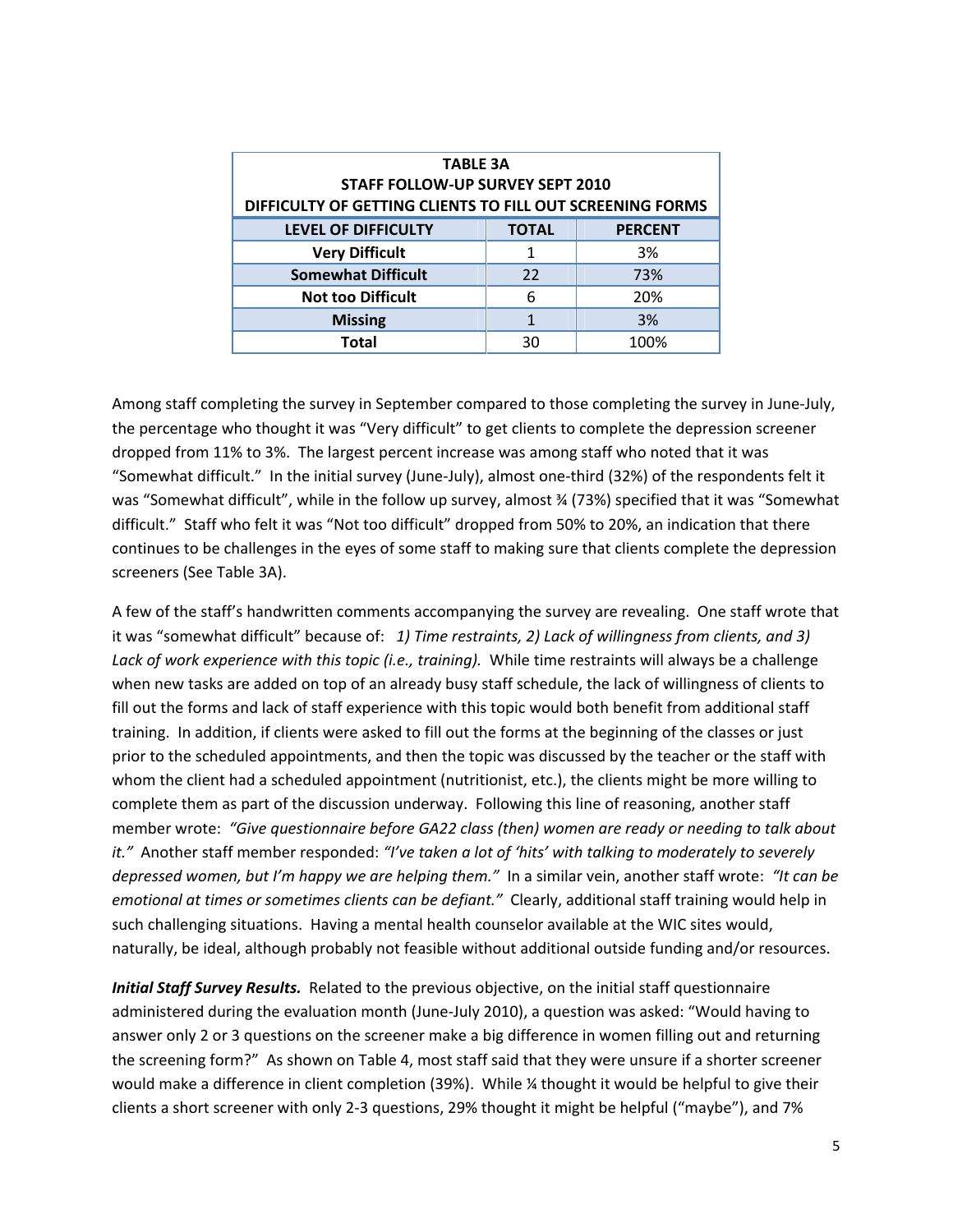decided it would not make a difference. Since this was a hypothetical question, it is little wonder at the diverse responses, however, it does indicate, that before recommending a short screener as a panacea for any challenges of the project, it should be piloted first, perhaps at one or two sites for a short period.

| <b>TABLE 4</b><br><b>INITIAL STAFF SURVEY JUNE-JULY 2010</b><br>WOULD A SHORTER SCREENER MAKE A BIG<br>DIFFERENCE IN CLIENT COMPLETION? |              |                |
|-----------------------------------------------------------------------------------------------------------------------------------------|--------------|----------------|
|                                                                                                                                         | <b>TOTAL</b> | <b>PERCENT</b> |
| <b>YES</b>                                                                                                                              |              | 25%            |
| <b>MAYBE</b>                                                                                                                            | 8            | 29%            |
| NΟ                                                                                                                                      | 2            | 7%             |
| <b>DON'T KNOW</b>                                                                                                                       | 11           | 39%            |
| <b>TOTAL</b>                                                                                                                            | 28           | 100%           |

*Follow‐up Staff Survey.* On the September 30, 2010 follow‐up staff questionnaire, six additional staff questions were asked to gauge their opinions regarding how various components of the perinatal depression pilot project benefitted WIC clients. Table 4A illustrates the results.

|                                              | <b>TABLE 4A</b>  |     |                                                                                      |     |                                  |     |                  |     |                   |     |
|----------------------------------------------|------------------|-----|--------------------------------------------------------------------------------------|-----|----------------------------------|-----|------------------|-----|-------------------|-----|
|                                              |                  |     | <b>HOW BENEFICIAL DO YOU THINK THE FOLLOWING PROJECT COMPONENTS ARE FOR CLIENTS?</b> |     | STAFF FOLLOW-UP SURVEY SEPT 2010 |     |                  |     |                   |     |
| <b>CLIENT</b>                                | <b>SCREENING</b> | %   | <b>CLASSES &amp;</b>                                                                 | %   | <b>BROCHURE</b>                  | %   | <b>REFERRALS</b> | %   | <b>COUNSELING</b> | %   |
| <b>BENEFIT</b>                               |                  |     | <b>HANDOUTS</b>                                                                      |     |                                  |     |                  |     |                   |     |
| <b>LEVEL</b>                                 |                  |     |                                                                                      |     |                                  |     |                  |     |                   |     |
| <b>Verv</b>                                  | 20               | 67% | 20                                                                                   | 67% | 17                               | 57% | 26               | 87% | 23                | 77% |
| Somewhat                                     | 8                | 27% | 6                                                                                    | 20% | 9                                | 30% | 3                | 10% | 3                 | 10% |
| <b>Not</b>                                   |                  | 3%  | 0                                                                                    | 0%  | $\Omega$                         | 0%  | 0                | 0%  | $\Omega$          | 0%  |
| <b>Missing</b>                               |                  | 3%  | 4                                                                                    | 13% | 4                                | 13% |                  | 3%  | 4                 | 13% |
| 30 Staff Respondents = 100 %<br><b>Total</b> |                  |     |                                                                                      |     |                                  |     |                  |     |                   |     |

When asked how much WIC clients benefitted from being screened about perinatal depression, 2/3 (67%) of the staff responded that they thought it was "Very beneficial" for clients (Table 4A above). Another 27% indicated that it was "Somewhat beneficial" for clients, and only one respondent noted that it was "Not beneficial". Similarly, 20 of the 30 staff respondents felt the perinatal depression classes and handouts provided during those classes were "Very beneficial" for clients, while another 20% felt the classes provided "some" benefit. Staff were a bit less sure of the worth of the brochures that were provided to WIC clients, although almost 6 in 10 said they were "Very beneficial" while 30% felt they were "Somewhat beneficial". The largest proportion of staff respondents felt that the referrals to mental health counselors or other providers were "Very beneficial". Finally, over ¾ of the staff responding to the follow‐up September survey indicated that counseling services provided to clients in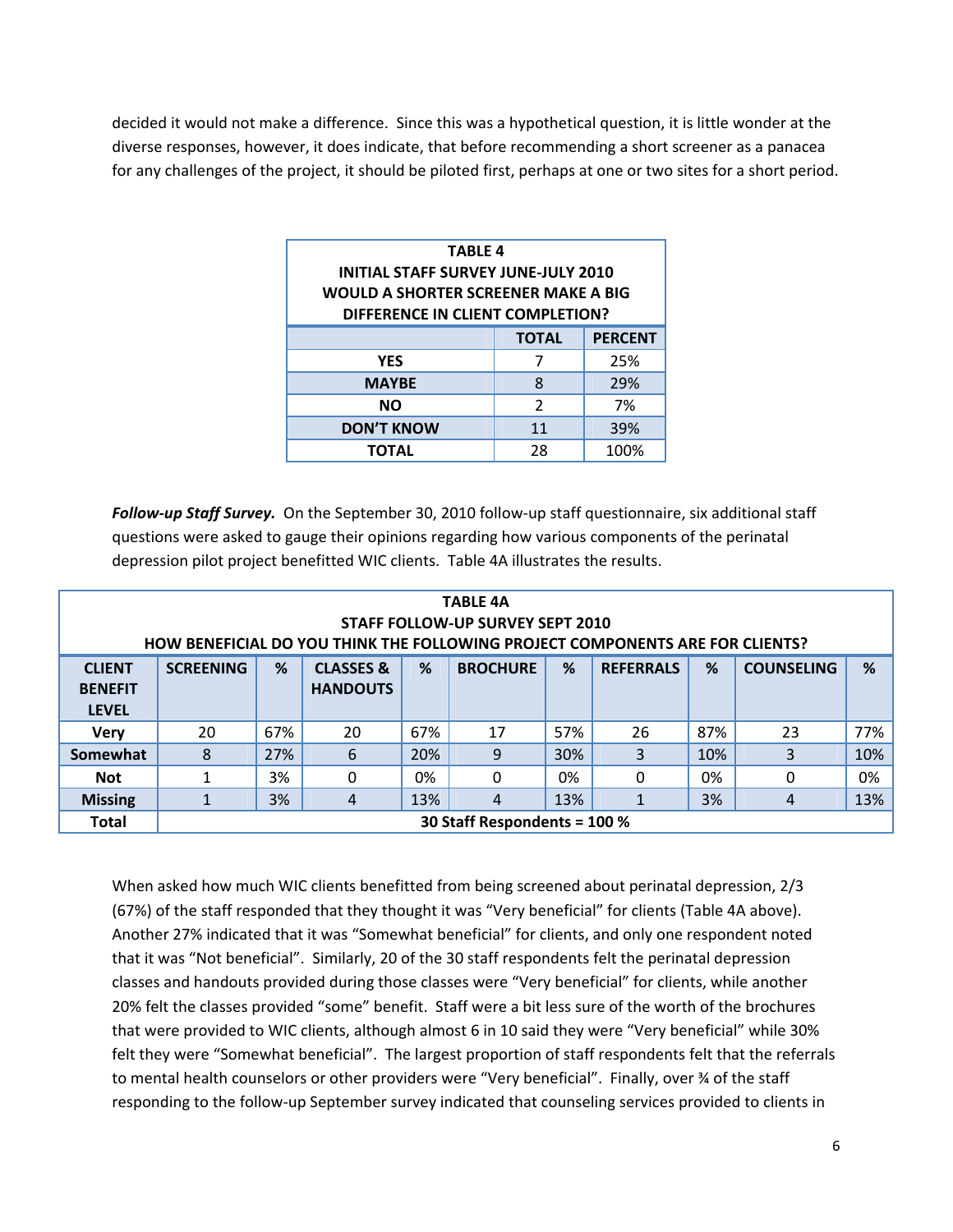need were "Very beneficial" with another 10% noting that counseling was "somewhat beneficial" (See Table 4A).

A general question asked of the staff on the follow‐up survey concerned how difficult the project has been to date for them. Table 4B shows that 37% responded that it was "Not difficult" for them, while the bulk of the sample (57%) noted it was "Somewhat difficult". Only one respondent said that it was "Very Difficult".

| <b>TABLE 4B</b><br>STAFF FOLLOW-UP SURVEY SEPT 2010<br><b>HOW DIFFICULT HAS THE PROJECT BEEN FOR YOU?</b> |              |                |
|-----------------------------------------------------------------------------------------------------------|--------------|----------------|
| <b>LEVEL OF DIFFICULTY</b>                                                                                | <b>TOTAL</b> | <b>PERCENT</b> |
| <b>VERY</b>                                                                                               | 1            | 3%             |
| <b>SOMEWHAT</b>                                                                                           | 17           | 57%            |
| <b>NOT</b>                                                                                                | 11           | 37%            |
| <b>MISSING</b>                                                                                            | 1            | 3%             |
| <b>TOTAL</b>                                                                                              | 30           | 100%           |

Staff were also asked on the follow-up survey: "How can the Perinatal Depression Project be improved?" Of the 1/3 of staff who jotted down comments, the majority focused on the need for more time and training in handling the clients with high risk scores (i.e., moderate to severe depression). For example: "*Would like more training in talking with clients in referring them," "Not enough time for high* scores (clients)", "A little more training and support for those who have to call for the 'high score' *clients."* Another wrote: *"Coping skills for staff."* 

A number of staff had some positive suggestions in how to address these challenges. One wrote: "Designate a person in each clinic that the 'high scores' or anyone in general can talk to about perinatal *depression."* Another said: "*Have more time allowed on the daily schedule to use for helping clients initiate the first phone call in your office."*  When asked how the project could be improved, two staff mentioned the need for more resources. One said: *"More available and accessible resources,"* while the other staff brought up the use of videos, stating: "*Using a video or DVD – it will help. When we have* to teach on the different topics include a Spanish video too. That way they (the clients) can see the visual *on the DVD."* Finally, staff did indicate their support of the project overall. One stated *"Great job!"* while another said *"Thank you so much for starting this project. It is difficult but has been invaluable."*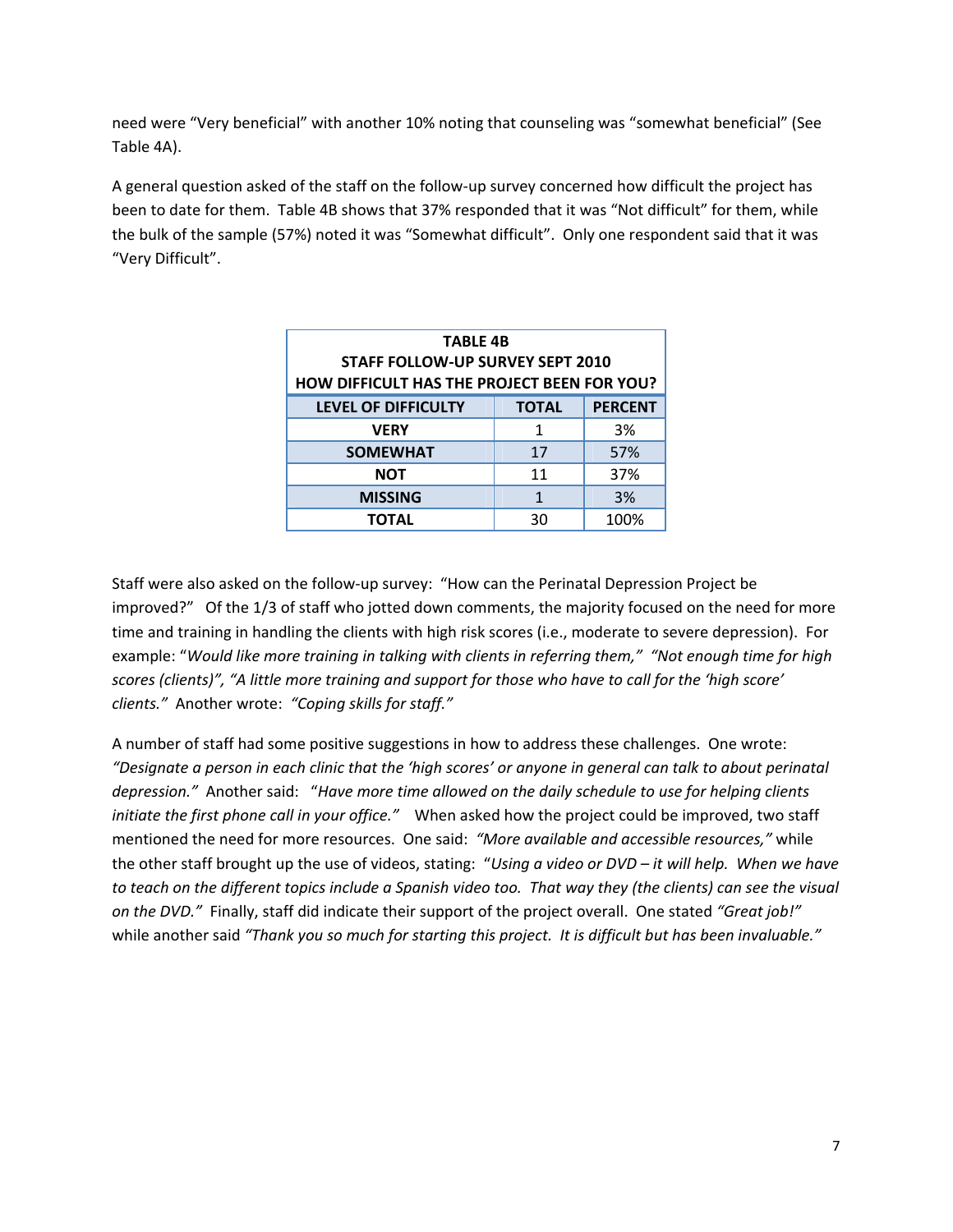**Objective 2: Posters and handouts/brochures on the topic of perinatal depression will be created and prominently displayed in doctor's offices, WIC sites, and relevant related community agencies. WIC infant feeding and breastfeeding classes during pregnancy classes will include a perinatal depression component. The objective of the educational/media component of the project is to increase awareness among low‐income women of childbearing age about the issue of perinatal depression, to encourage them to ask providers about the issue, and to provide information on how they might seek and receive help if they are experiencing perinatal depression.** 

*Evaluation Outcome:* To determine if the posters, brochures and class content increased awareness and referrals, a random sample of WIC clients was asked about the educational/media content (i.e., posters, brochures, classes) on four randomly selected dates at the various WIC sites. We randomly sampled 89 WIC clients by calling those who have appointments at WIC for classes or individual appointments without recertifying on four randomly selected dates. Staff called them to ask them a few questions about the brochures, posters and/or classes. We estimated a response rate of the clients to be approximately 33%. We drew this random sample from the list of appointments scheduled for the random days in order to not bias the results. The outside evaluator analyzed the data obtained to determine if the women viewed a poster, read or received a brochure, and/or heard about the topic of perinatal depression during one of their classes or visits to WIC, along with what the message was contained in the educational/media materials.

**EDUCATIONAL/MEDIA RESULTS:** A total of 36 Perinatal Depression Evaluation telephone surveys were completed by a random sample of WIC clients visiting the Richmond, Pittsburg, Brentwood and Concord sites in August 2010. The survey was administered to the random sample of clients by telephone.

We exceeded the objective sample size estimated response rate (30) with a good distribution from the four sites, allowing for the smallness of the Brentwood WIC site. The evaluation survey was developed by the evaluator and grant director, going through a number of revisions. Women at the scheduled classes or recertification appointments were asked if they viewed posters, filled out a questionnaire about depression, heard about depression in a class (and whether it was helpful), heard about individual counseling from anyone (and if it was helpful), received a brochure on the subject, and knew where to go or who to turn to if they or someone they knew felt depressed.

Table 5 exhibits the media/education results from the random survey of 36 WIC clients. The sites are combined since results did not differ significantly by location. Of note, the Pittsburg WIC sample was slightly more likely to affirm seeing posters, receiving questionnaires and brochures on the topic, and hearing about the topic in a class.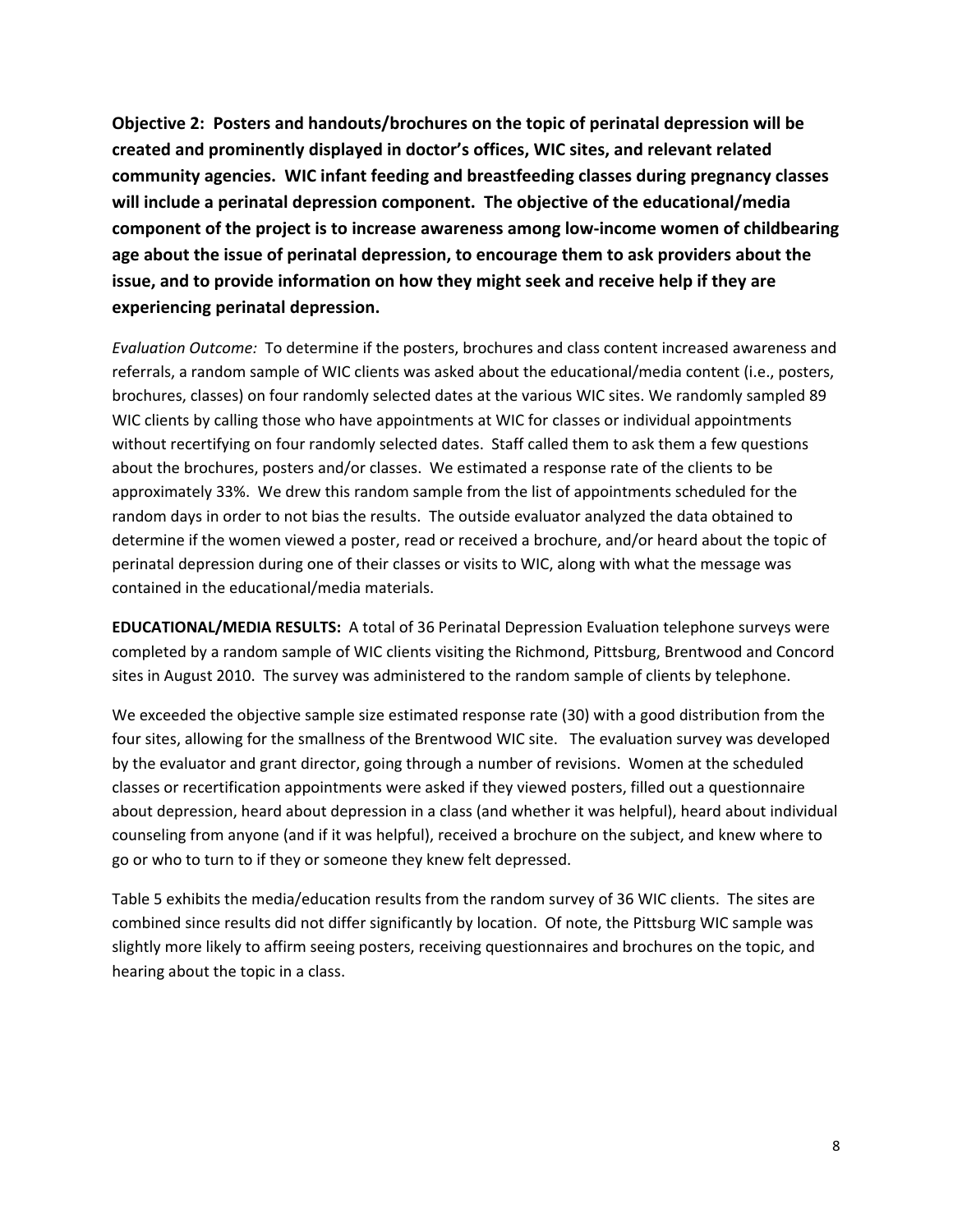| <b>TABLE 5</b>                                                                |             |            |           |              |
|-------------------------------------------------------------------------------|-------------|------------|-----------|--------------|
| PERINATAL DEPRESSION EVALUATION SURVEY RESULTS                                |             |            |           |              |
| <b>TOPIC</b>                                                                  | <b>YES</b>  | <b>NO</b>  | <b>DK</b> | <b>TOTAL</b> |
| Did you see any posters on perinatal depression?                              | 18 (50%)    | 9(25%)     | 9(25%)    | 36           |
| Did you receive a survey about how you are feeling?                           | 19 (86%)    | 2(9%)      | 1(5%)     | 22           |
| Did anyone talk to you about depression in a class?                           | 6(43%)      | 7 (50%)    | 1(7%)     | 14           |
| If "Yes", was it helpful? $(N=5)$                                             | 5(100%)     | $\Omega$   | $\Omega$  | 5.           |
| Did anyone talk to you about individual counseling?                           | 19 (100%)   | $\Omega$   | $\Omega$  | 19           |
| If "Yes", was it helpful? (N=19)                                              | 19 (100%)   | $\Omega$   | $\Omega$  | 19           |
| Did you receive any information (handout) on the topic?                       | 18 (51%)    | 16 (46%)   | 1(3%)     | 35           |
| If "Yes", was it helpful? ( $N=16$ )                                          | (63%)<br>10 | 6(37%)     | $\Omega$  | 16           |
| Did you receive any referrals?                                                | (32%)<br>8  | 12 (48%)   | 3(20%)    | 23           |
| If "Yes", was it helpful? (N=11)                                              | (27%)<br>3  | (73%)<br>8 | $\Omega$  | 11           |
| Would you know where to go or who to talk to if                               |             |            |           |              |
| you or someone you knew felt "blue" or depressed?                             | 26 (76%)    | 8<br>(24%) | $\Omega$  | 34           |
| Note: A few missing cases are not included, therefore not all rows total 100% |             |            |           |              |

Posters: As shown in Table 5, half of the random sample of WIC clients (50%) noticed seeing a poster on perinatal depression when they came in for their last appointment, while 25% could not recall seeing them, and another 25% did not observe the office posters at that time. Having attended two classes on perinatal depression at two different sites, and a staff meeting at one of the WIC facilities, there may be a number of reasons as to why the widely displayed posters that I observed on those visits may have been missed. WIC offices are very busy facilities with an array of diverse educational posters and materials spread throughout the facilities. A woman coming in for assistance, for breastfeeding advice, or for a nutritionist appointment, often with a toddler or small infant in tow, might easily overlook the poster. In addition, a woman who was not feeling "blue" or depressed may have glanced at the poster, and not have registered seeing it, since it was not something that she felt she needed. The posters were one component of the entire educational campaign, so the results should be considered in light of the entire media/educational campaign.

*Received a perinatal depression screener:* The vast majority of this sample of clients (86%) reported that they received a questionnaire about how they were feeling on the August survey (i.e. the perinatal depression screener) (see Table 5). Since as reported earlier, 68‐93% of the WIC clients received a survey during the June‐July pilot period, the fact that such a high number reported receiving the screener suggests that over time, the staff at the WIC sites were able to ensure that WIC clients coming in for appointments and classes were receiving the depression screeners.

It is worthwhile to note that during the initial evaluation month 43% of staff reported that they felt some or a lot of clients had difficulty in filling out the forms, and 32% of staff felt there was resistance on the clients' part in completing the screening form. Despite such concerns, by the end of the evaluation period, almost 9 out of 10 WIC clients received and completed the screener (of the sample).

Staff were asked on the initial Staff Survey what they found especially difficult about the project. Some indicated that distributing the forms and having clients complete the forms were among the tasks they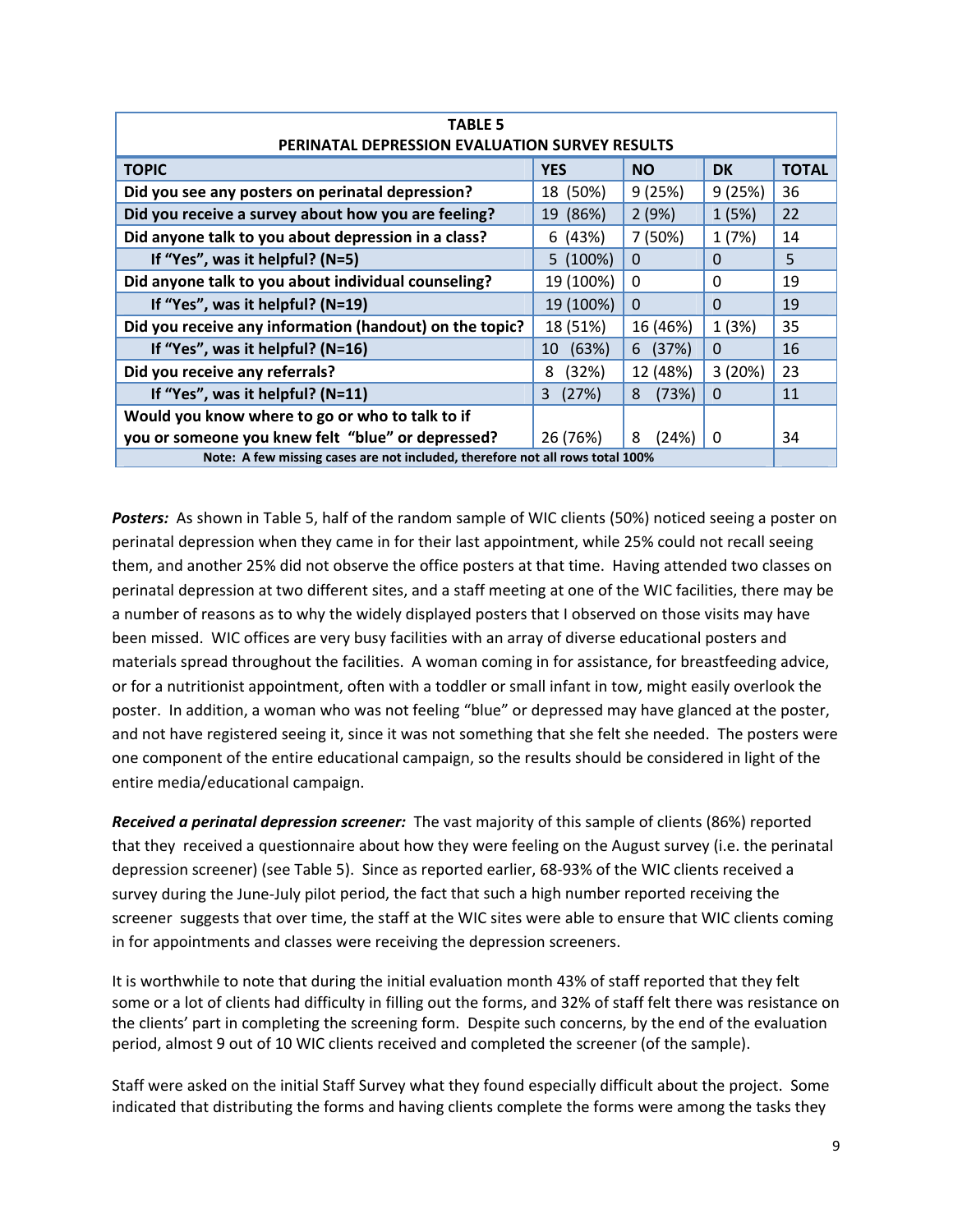found especially difficult. Others felt short staffing was a factor, and others noted language and cognitive problems.

For example, different staff wrote each of the following comments about what was "most difficult about the project" on the first Staff Survey:

| The time allowed.                                             |
|---------------------------------------------------------------|
| Making it more clear/easier to fill out.                      |
| Time.                                                         |
| Moms don't know that the questionnaire was intended for them. |
| Some think that the questions were for the child.             |
| Expectations. Time.                                           |
| We had clients unable to read or write in other languages.    |
| We are short staffed - heavy workload already.                |
| Staff time and wording on the Questionnaire.                  |
| Some staff did not cooperate with the screening process - not |
| flexible.                                                     |

On the same vein, one staff respondent found that the protocol was difficult and felt that the screening should not take place by having the clerks hand out the form, but instead:

*We should screen WIC clients in GP31, GA22. Screen the GP31 and GA22 in class.*

The same staff member explained under the final section of the Staff Survey:

The information should be part of the class; not part of the recertification or AOB interview. Too *many papers –clients do not want to complete any more forms.*

Of note, on August 4<sup>th</sup>, when attending a class at WIC Concord site, I learned that during the pilot phase, they were screening all women who came in for enrollment, recertification or to see a nutritionist or home economist, but that there was some confusion among the clerks during the pilot about what groups of women they were supposed to hand out the screener to; obviously by the time of this follow‐ up sampling among clients, those factors had been ironed out.

*Classes:* Only 14 of the 30 respondents were asked about the class component during the follow-up telephone survey. The majority of women filling out the evaluation survey did not go to a class. Of the 14 WIC clients, 43% reported that someone talked to them about perinatal depression in a WIC class (Table 5). Among that group, 100% said that it was helpful to them. Half (50%) of the small group of 14 women did not recall hearing about the topic in a class.

During the evaluation, I attended two of the classes in which the topic of perinatal depression was discussed. There were a number of WIC training classes also held for staff so that they could learn more about screening and referring clients exhibiting perinatal depression symptoms (see section on Objective 4).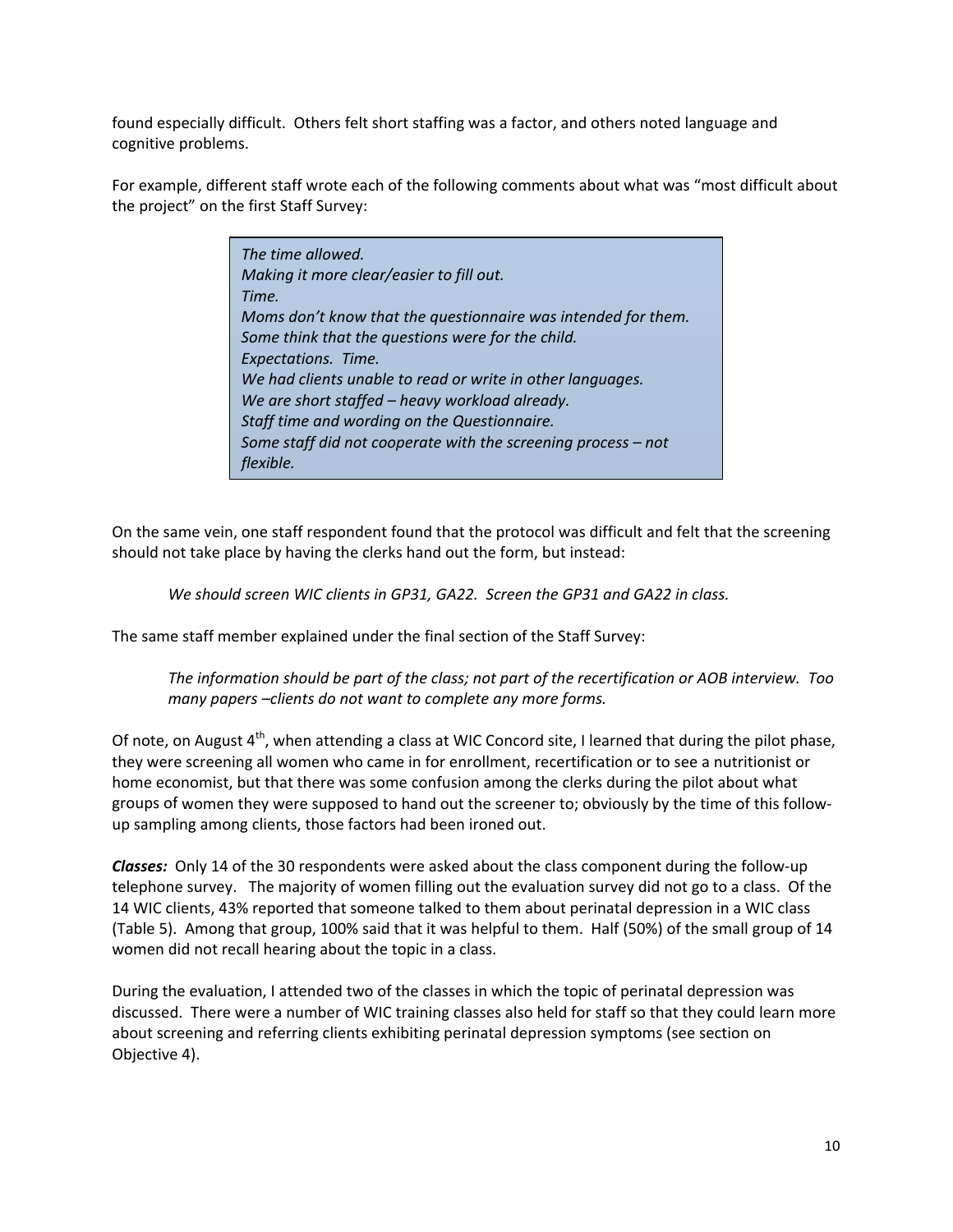The sessions were very interactive, with approximately 20 women (often with infants) attending the class. The section on perinatal depression began with definitions, and moved into a discussion of symptoms, and ended with distinguishing types, as well as where to go for referrals. Questions were answered and the forum gave women who might be experiencing such symptoms a chance to not feel alone in her situation, as well as to see where she might go for assistance. The classes were handled in a professional yet informal fashion, and seemed to work well. Additional follow‐up training would probably be very helpful for the staff who have been conducting the classes during the pilot. Getting the group of staff who lead the perinatal depression classes together again with the trainers for discussion and additional support and training would prove helpful. Although it might have been beneficial to add a bit more content and discussion time, but it is squeezed into a longer class, and is meant to trigger concern, outreach, and eventually help to those WIC clients in need.

*Individual counseling:* As shown on Table 5 above, 19 WIC clients of the 36 said that someone talked to them about individual counseling (100%); all 19 said that it was helpful. While this did not happen for 17 of the clients, they may have all had "No depression" on the PHQ‐9, and thus would not be referred to a counselor. Since all 19 who did talk to someone about counseling found it helpful, it appears that the WIC staff focused on those with high risk scores for moderate or severe depression. The 17 who did not talk to someone about counseling are presumably drawn from the general WIC population, and as expected, a few wrote in "not needed."

*Brochures or handouts on the topic:* Also displayed on Table 5 are the results of a query of the 36 WIC clients about whether they received any handouts or educational materials about the topic and if they were helpful. Over half (51%) reported that they did, and of this group, 63% felt the materials were helpful, while 37% did not.

*Referrals:* Asked if they received any referrals on the topic, 32% responded affirmatively (see Table 5). Slightly less than half said they did not receive a referral list or a referral to receive help (48%), and 20% could not recall this topic coming up. Again, among the latter group, a few wrote in "no need". Among the women who said they did or couldn't recall if they did receive a referral, 27% noted that is was helpful, while almost ¾ did not find it helpful (73%). Staff had indicated that even with follow‐up calls to schedule counseling sessions or to help clients with referral appointments, that it was difficult to get women appointments and that it was very time‐consuming. The need for more work based on the pilot results focused on finding needed resources for those women who do have high risk scores is a challenge (Table 5).

*Who to talk to and where to go:*  Finally as shown on Table 5, the majority of women, over 7 in 10, reported that they would know where to go or who to talk to if they or someone they knew were depressed or felt "blue" (76%). Almost ¼ were negative on this query (24%). As shown in the concerns drawn from the staff interviews and survey, coupled with the need for referrals, these are two of the challenges moving forward. Using the evaluation results and recommendations as well as talking to staff and trainers about ways to build upon the pilot project are ways to continue to improve the program.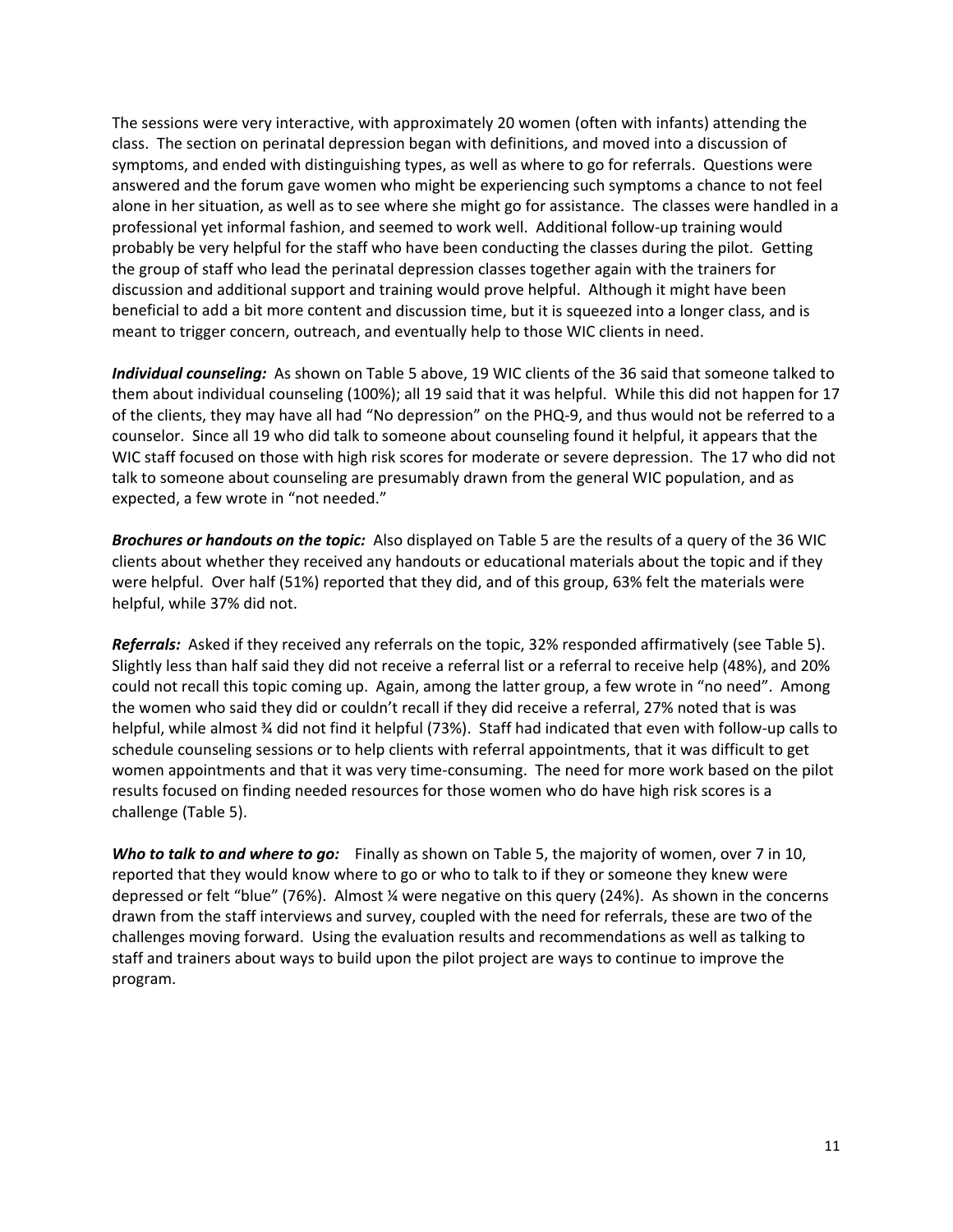**Objective 3: We will determine the number of WIC clients that have "moderate depression or** greater" based on their PHQ-9 screening score of a score greater than 9 on the PHQ-9 scale, **and the number of those women who receive referrals to services to determine the number of at‐risk women that receive a referral.**

*Evaluation Outcome:* 50% of WIC women completing a PHQ‐9 screening tool and having a score greater than 9 (indicating a minimum of "moderate depression") will recall receiving educational materials and/or referrals. 15% of the "at-risk for perinatal depression" women receiving information and referrals will have used the referrals or information to help them overcome their depression. Those who did not use the information or referrals will provide information on why they did not use the services that will help identify barriers for "at-risk women" which will prove helpful in further improving the model.

*Method and Analysis:* WIC staff will gather information on the number of women who have a score greater than 9 on the PHQ9 screening tool to determine the number of WIC clients that have "moderate or greater depression". For the evaluation, we will randomly sample 30 WIC clients who received a score of 10 or more on the PHQ9 during the month of August 2010. Staff called for referrals for all clients with a score greater than 9 during August. A follow‐up questionnaire was developed by the outside evaluator, with assistance from the WIC grant director, to ascertain if WIC clients screened for perinatal depression who had a score greater than 9 on the PHQ‐9 screening tool recalled any education or referrals they received at WIC on the problem, and if they followed-up on the referrals provided by seeking out more information, or actively went to or called any of the referrals provided to them. In addition, if they did not follow-up by using one of the referral sources, they were asked about why not in order to identify potential barriers to seeking help.

**DEPRESSION SEVERITY SCORE RESULTS:** Using the Patient Health Questionnaire (PHQ‐9), which is a standard, validated perinatal depression screener, 12,945 WIC clients were screened at the four sites between May and July 2010 (see Table 6). For the nine PHQ‐9 questions that measure feelings of depression over the past two weeks, the frequency scale for each item includes the following response categories: "Not at all", "Several days", "More than half the days", and "Nearly every day", with scoring increasing as frequency increases regarding endorsement of the problem. Among the problems covered are such items as: "little interest or pleasure in doing things", "feeling tired or having little energy", or "feeling bad about yourself – or that you are a failure or have let yourself or your family down". Once the client completes the 9 item screener, they are asked if they checked off any categories to indicate how difficult the problems have been in accomplishing their work, doing home chores and getting along with other people, with a range from "not difficult at all" to "extremely difficult".

Overall, there were small differences in the distribution of scores between sites. Table 6 presents the total scores between and across sites for those scoring 10 or greater on the PHQ‐9. The table is followed by Table 7 indicating the level of depression associated with each PHQ‐9 score. Our focus is on women who scored 10 or greater on the survey, which equals moderate to severe depression since this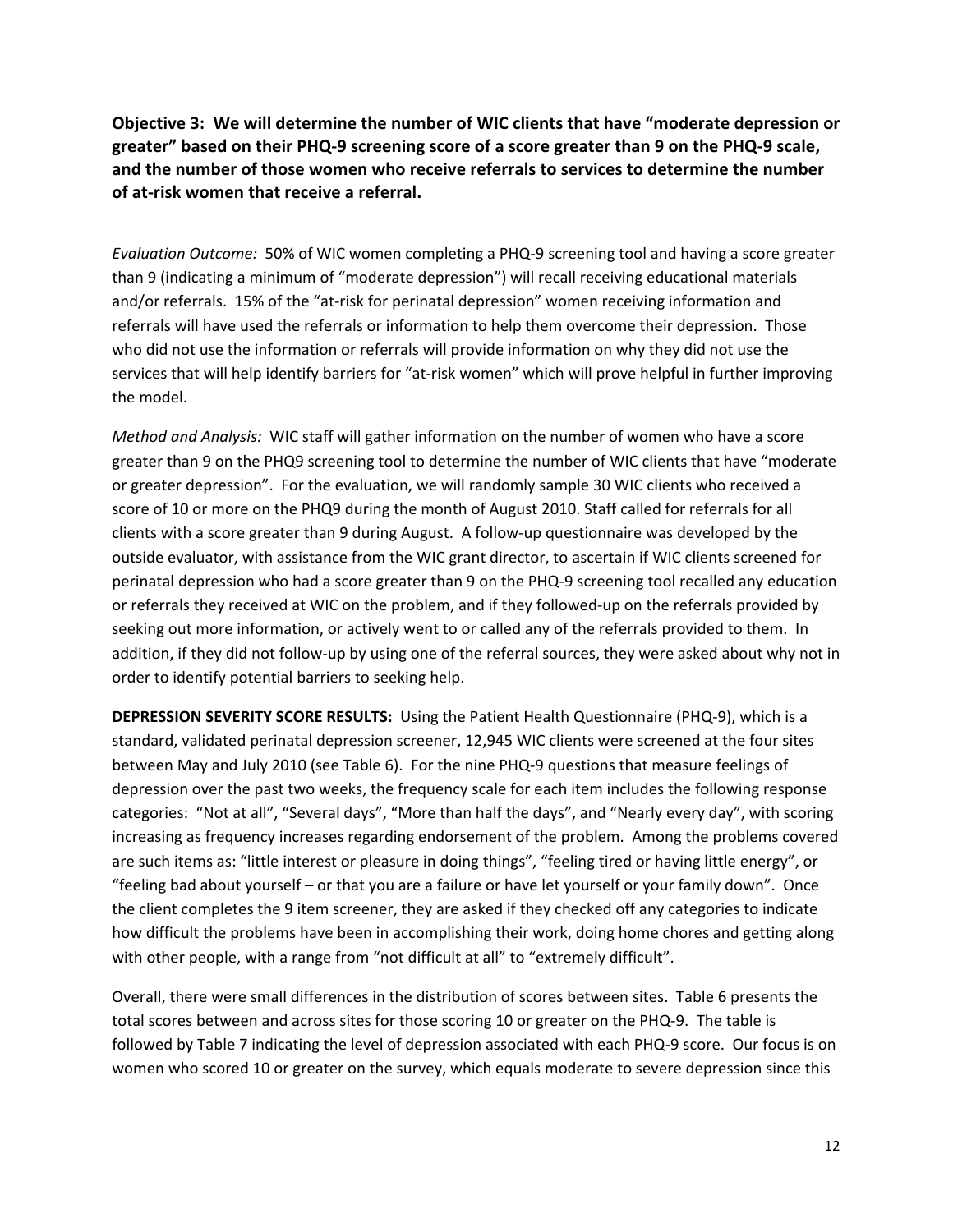was the group targeted for referrals and follow-up for the evaluation to determine if they sought help, and if not, why not.

| <b>TABLE 6</b><br>PERINATAL DEPRESSION SEVERITY SCORE RESULTS<br>WIC Clients with >9 Score indicating Moderate to Severe<br>Perinatal Depression on the PHQ-9 |                    |                    |                    |                          |  |  |
|---------------------------------------------------------------------------------------------------------------------------------------------------------------|--------------------|--------------------|--------------------|--------------------------|--|--|
|                                                                                                                                                               | <b>SCORE 10-14</b> | <b>SCORE 15-19</b> | <b>SCORE 20-27</b> | <b>TOTAL &gt;9 SCORE</b> |  |  |
| <b>RICHMOND</b>                                                                                                                                               | 267 (5.9%)         | 105 (2.3%)         | 38 (0.9%)          | 410 (9.1%)               |  |  |
| <b>CONCORD</b>                                                                                                                                                | 171 (5.5%)         | 49 (1.6%)          | 16 (0.5%)          | 236 (7.6%)               |  |  |
| <b>PITTSBURG</b>                                                                                                                                              | 260 (6.8%)         | 61 (1.6%)          | 39 (1.0%)          | 360 (9.4%)               |  |  |
| 132 (8.7%)<br><b>BRENTWOOD</b><br>82 (5.4%)<br>19 (1.3%)<br>31 (2.0%)                                                                                         |                    |                    |                    |                          |  |  |
| 112 (0.8%)<br>780(6.0%)<br>246 (1.9%)<br>1138 (8.7%)<br><b>TOTAL</b>                                                                                          |                    |                    |                    |                          |  |  |
| $N = 12,945$ WIC clients screened                                                                                                                             |                    |                    |                    |                          |  |  |

| <b>TABLE 7</b><br><b>SCORE LEVEL INDICATORS</b><br>PHQ-9 |                                     |  |  |
|----------------------------------------------------------|-------------------------------------|--|--|
| <b>SCORE</b>                                             | LEVEL OF DEPRESSION SEVERITY        |  |  |
| $0 - 4$                                                  | <b>NONE</b>                         |  |  |
| $5-9$                                                    | <b>MILD DEPRESSION</b>              |  |  |
| 10-14                                                    | <b>MODERATE DEPRESSION</b>          |  |  |
| 15-19                                                    | <b>MODERATELY SEVERE DEPRESSION</b> |  |  |
| 20-27                                                    | <b>SEVERE DEPRESSION</b>            |  |  |

As Table 6 and 7 indicate, overall, 1138 women (8.7%) scored 10 or greater, reflecting risk of moderate to severe depression as measured by the PHQ‐9 screener. The range went from a low of 7.6% at Concord WIC to a high of 9.4% at Pittsburg WIC, however the bulk of women at Pittsburg scored in the 10‐14 level range. Of interest, overall 2062 (16%) women scored 5‐9 on the PHQ‐9, a measure of 'mild depression". Over ¾ of the 12,945 WIC women clients screened (76%) scored 0-4 on the PHQ-9 indicating "no perinatal depression" (Note: The "mild" and "none" depression groups are not shown on Table 6). Women who scored over 15 received an immediate referral at all 4 sites to the public health nurse.

Table 8 portrays the random sample of 64 WIC clients across the four sites who scored 10 or greater on the PHQ‐9. They were asked to complete a follow‐up questionnaire on perinatal depression. The short f-up survey was designed to measure Objective 3 of the evaluation. These questions focused on outreach and referrals.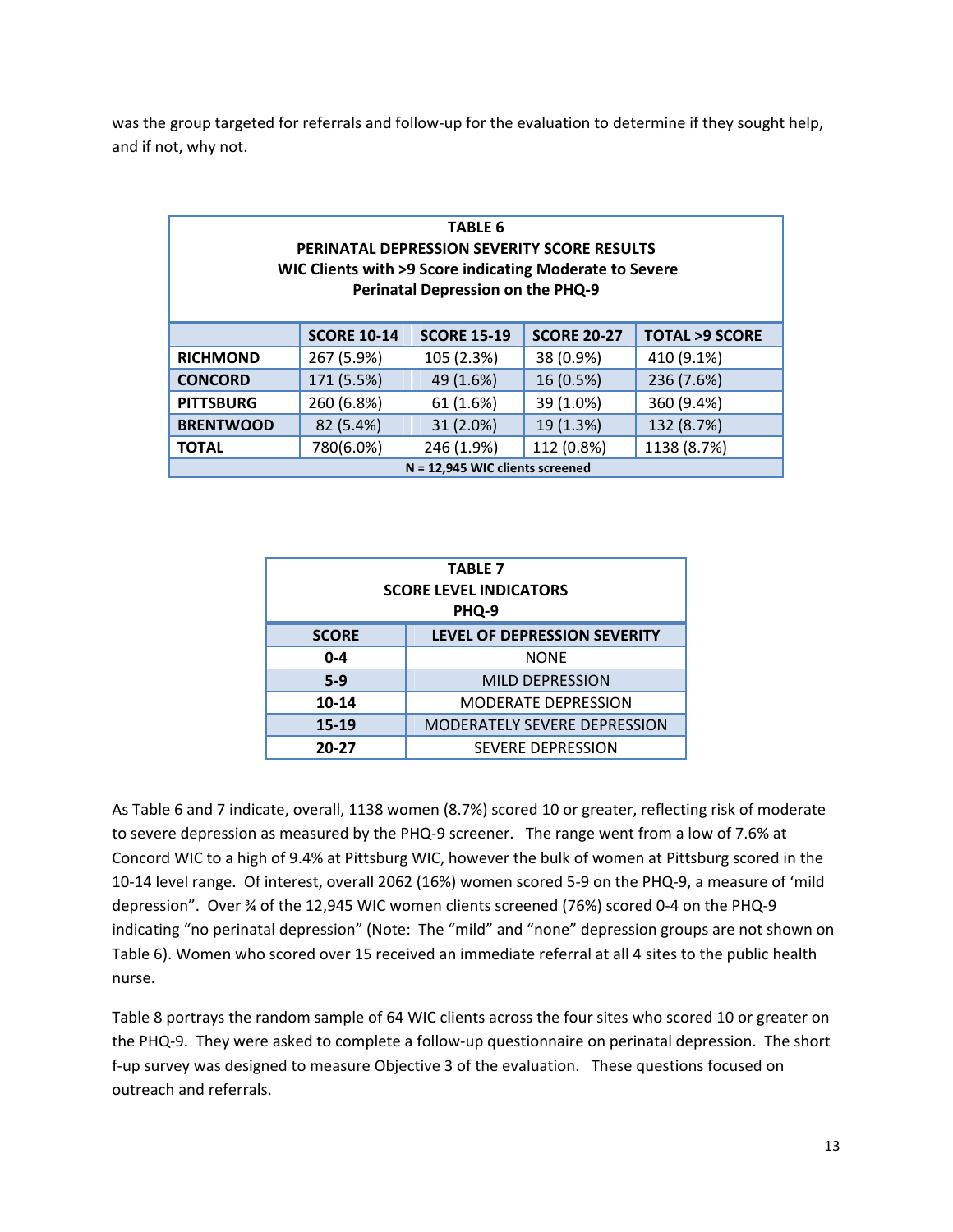Regarding whether women with moderate to severe depression talked to anyone at WIC about their feelings, slightly over half (53%) affirmed doing so. Among the depressed group, 45% indicated that they did not talk to anyone at WIC about their feelings of depression. Because of the need to measure project objectives, we did not have the time to investigate whether those who did not talk to anyone at WIC, did talk to someone outside of WIC – a family member, friend, spiritual advisor, counselor, therapist, or other health provider. Some may have already been in counseling and therefore did not see the need to talk to someone at WIC about their feelings of sadness and depression. Still others may not have been ready to reach out despite their depression, or were unwilling or found other barriers to asking for help at a WIC facility. A future project would benefit by exploring further whether the women in need received support from other channels, or none at all.

Of those who did talk to someone at WIC, 79% said it was helpful, while 21% did not find it of help. Asked if they received a handout on the topic of perinatal depression or other information, for example, during one of the WIC classes, Table 8 reveals that 65% did receive a brochure or handout on the topic. Of note, however, less than  $\frac{1}{2}$  of those receiving materials found the materials to be helpful (47%), while over ½ did not indicate that the handouts or brochures were helpful for them. Finally, women were asked if they received a referral list of where to seek additional support and assistance. Slightly over  $\frac{1}{2}$ (51%) indicated that they did receive a referral list, while only 19% called anyone on that referral list. Over ¾ of the clients did not take advantage of the referral list to call or perhaps tried to call and never reached anyone.

| <b>TABLE 8</b><br><b>CLIENTS WITH MODERATE OR SEVERE PERINATAL DEPRESSION</b><br><b>REFERRAL RESULTS</b><br>$N = 64$ WIC clients score >9 on PHQ-9 |            |           |           |  |
|----------------------------------------------------------------------------------------------------------------------------------------------------|------------|-----------|-----------|--|
|                                                                                                                                                    | <b>YES</b> | <b>NO</b> | <b>DK</b> |  |
| Did you talk to anyone at WIC about your feelings of depression?                                                                                   | 34 (53%)   | 29 (45%)  | 1(2%)     |  |
| If "yes", was it helpful? $(n=34)$                                                                                                                 | 26 (79%)   | 7(21%)    | $\Omega$  |  |
| Did you receive a handout or any other information?                                                                                                | 42 (65%)   | 21 (32%)  | 1(2%)     |  |
| If "yes", did you find the handout/brochure helpful? (n=38)                                                                                        | 18 (47%)   | 20 (53%)  | $\Omega$  |  |
| Did you receive a referral list for additional support?                                                                                            | 27 (51%)   | 25 (42%)  | 1(2%)     |  |
| If "yes", did you call anyone on the referral list? (n=31)                                                                                         | 6 (19%)    | 24 (77%)  | 1(4%)     |  |
| Note: Missing cases are not included, therefore not all rows total 100%                                                                            |            |           |           |  |

Of note, however, the fourth Objective of having 50% of the WIC at-risk clients (score >9) talk to someone was met, as was the percentage (65%) recalling receiving handouts on the topic, and the women receiving a referral list (51%). Understanding the difficulties faced by women with moderate to severe depression, we set a goal of having a minimum of 15% of the "at-risk for perinatal depression" group of women using the referral list or information by calling someone to help them overcome their depression (19%) (See Table 8).

We also asked women if they did not call, why they did not call. The most common reasons cited were: "no need to", "didn't need to call - felt ok", "not called yet but would be soon" or "don't believe I need *any service."* One woman indicated that she was "*overstressed. Can't find the time."* One staff member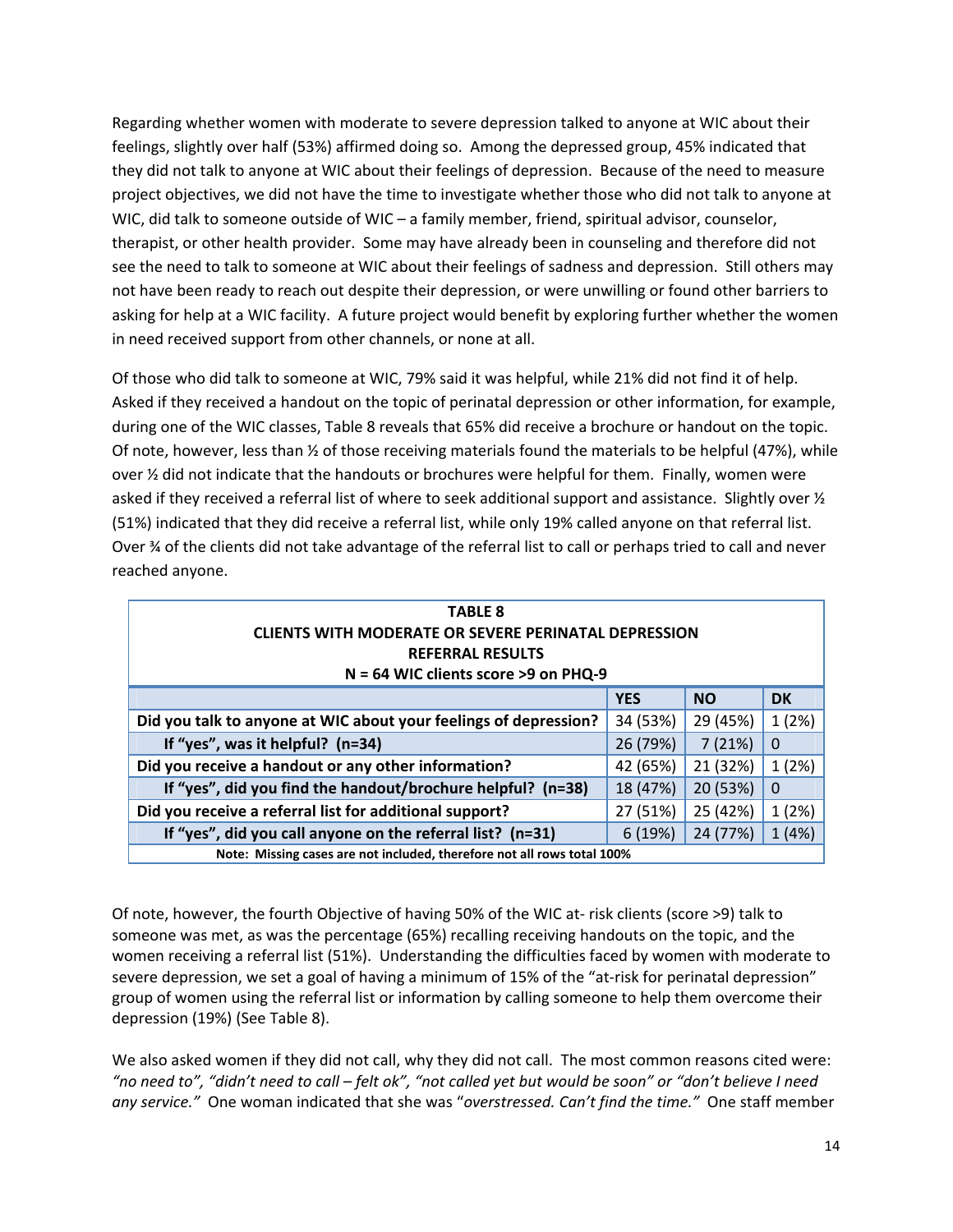who worked with a client noted that the client: *"Hasn't had a chance yet but would be soon, and has* been seeing a psychiatrist and says the nutritionist circled a couple of numbers on the referral list and *would be calling soon."* Another staff assisting a client noted that the client is taking meds and they called a counselor but they did not want to talk to her because she is taking meds that are not covered by her insurance. One woman cited the reason for not calling that "*she was worried about having to take meds or worried about CPS taking away her children and seemed very skeptical."* Sadly, one woman's child died, and the staff offered her numbers for bereavement counseling and she said she did not want any. A few clients indicated they were waiting for a call back, or were too busy but would call. One disappointed client wrote that "it was just a sheet of paper". That comment reflects the concern of staff as well, and their desire that if they screen and find levels of moderate to severe depression, the project needs to be able to provide more immediate help.

Among those who did call and said it was helpful was the following comment: *Called Mental Health Access and they were helpful.* 

**Objective 4:** WIC staff will increase the number of community, health and faith‐based workers trained to recognize and to assist clients with perinatal depression.

*Evaluation Outcome:* A diverse group of community, health and faith‐based workers will be trained to recognize and assist clients with perinatal depression and use the PHQ‐9 screener.

*Method and Analysis:* WIC staff will keep track of the numbers of trained community, health and faith‐ based volunteers trained in perinatal depression between May 1, 2010 and September 30, 2010.

**TRAINING RESULTS:** The perinatal depression project was successful in meeting Objective 4, by holding 10 WIC training sessions from April 30, 2010 through September 28, 2010. A total of 239 people attended the sessions led my Caroline Cribari, MD, PhD, a Stanford‐trained physician specializing in reproductive mental health, and Pec Indman, EdD, MFT, PA, a psychotherapist specializing in reproductive mental health. Dr. Cribari was formerly the chief of psychiatry at El Camino Hospital. Dr. Indman is chair of the postpartum support international education/training committee.

In addition, two trainings were held at the end of August and in September, specifically on August 31, 2010 a training of WIC Bay Area Staff was conducted with approximately 190 attendees, and the other was held on September 17, 2010 for 75 early childhood therapists and nurses. With the completion of those trainings, over 500 individuals were trained during this project.

The trainings focus on sessions covering "Perinatal depression and mother/infant/child attachment issues" as well as "How to screen and refer WIC clients for perinatal depression". While the breakdown by gender and job title is not provided, other breakdowns reveal that:

I. 60 WIC staff trained on April 30, 2010

II. 25 crisis hotline volunteers trained on May 22, 2010

III. 15 physicians trained at Contra Costa County Regional Hospital in Martinez on May 25, 2010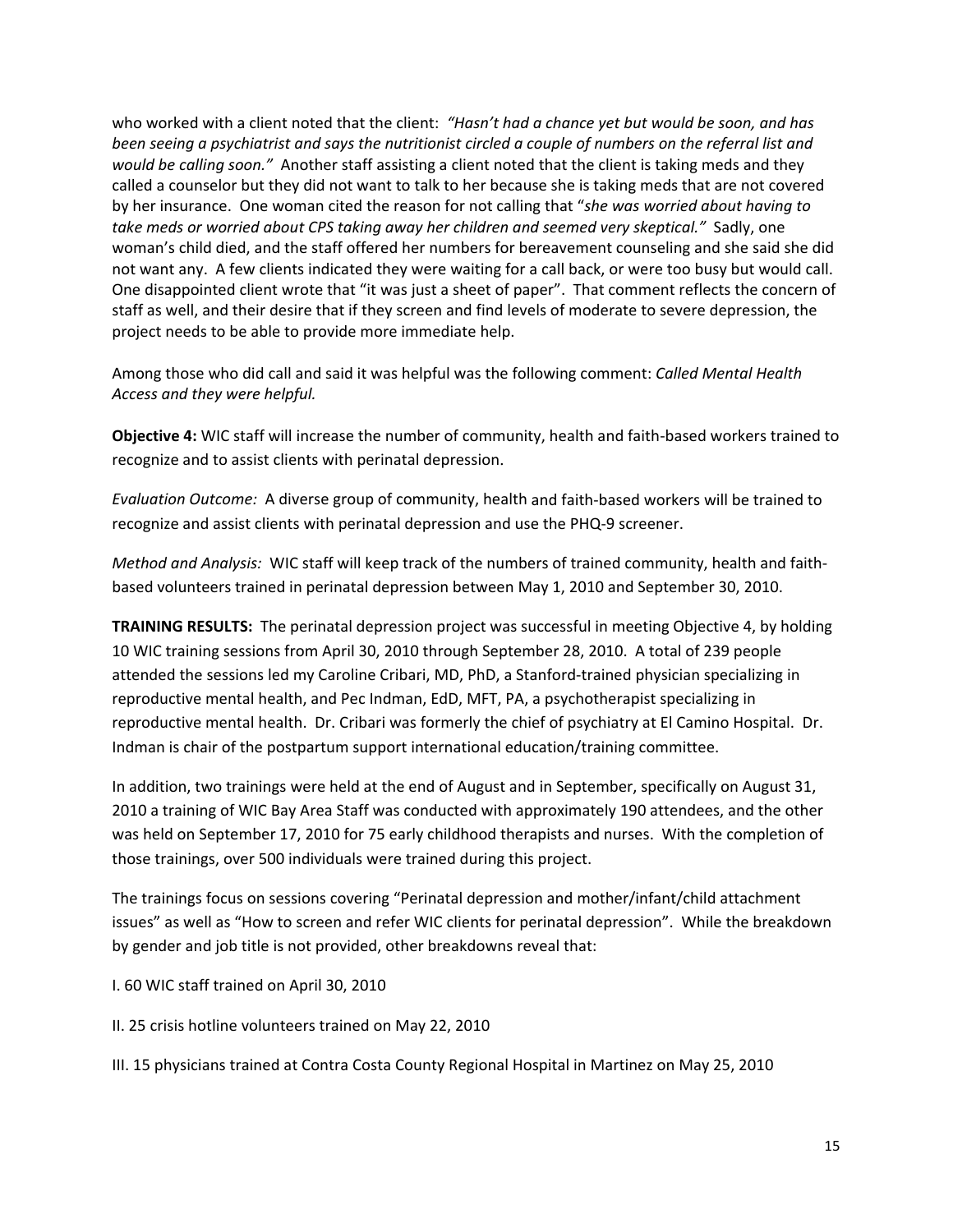IV. 17 Healthy Start staff trained at Pittsburg Healthy Start Clinic, including 2 Healthy Start staff and 15 family practice physicians, on June 1, 2010

V. 11 pediatrician doctors trained at Martinez medical site on June 15, 2010

VI. 46 staff from a diverse group of organizations trained on June 18, 2010 including: Family Stress Center, CC County Mental Health Department, Ujima Family Services, Community Services Bureau, Head Start, WIC, Wee Care services for Children, Lynn Center, CC Family, Maternal, and Child Health Department staff, and First 5 Contra Costa Children and Family Commission center staff.

VII. 50 staff from Concord medical facility, including physicians, nurses, social workers, community outreach workers and other medical staff on June 25, 2010.

VIII. 15 staff physicians from Martinez medical center/facilities on July 28, 2010.

IX. 190 attendees from WIC Bay Area staff were trained on August 31, 2010

X. 75 early childhood therapists and nurses were trained on September 17, 2010

Regarding the need for more support or training for the Perinatal Depression project, the majority of the 28 staff who completed the Staff Survey reported that they were adequately trained (see Table 9). Approximately 2/3 of the respondents felt that they do not need more support or training (64%), while over 1/3 do feel they could benefit from additional training and support.

| <b>TABLE 9</b><br><b>STAFF SURVEYS</b><br>DO YOU NEED MORE SUPPORT OR TRAINING FOR<br>THE PERINATAL DEPRESSION PROJECT? |       |         |  |  |
|-------------------------------------------------------------------------------------------------------------------------|-------|---------|--|--|
|                                                                                                                         | Total | Total % |  |  |
| YES                                                                                                                     | 10    | 36%     |  |  |
| <b>NO</b>                                                                                                               | 18    | 64%     |  |  |
| TOTAL                                                                                                                   | 28    | 100%    |  |  |

Asked about what they need for training or support, most staff among those surveyed focused on the need for more resources to handle those women who screen in for moderate to severe depression. For example, there seemed to be consensus on the need for having someone on site who was a mental health counselor or a social worker trained in handling perinatal depression. While , a number of staff reported that they felt that the protocol worked fine for screening and identifying women at risk for perinatal depression, one staff remarked: "*I would like more explanation of how to rate the scores."* 

Many staff felt that there was some need for improvement concerning the project, (which is after all, the point of a pilot project), and noted that the main gap in the project concerned the referrals for clients in need. Handing women the referral list felt somewhat inadequate according to those surveyed.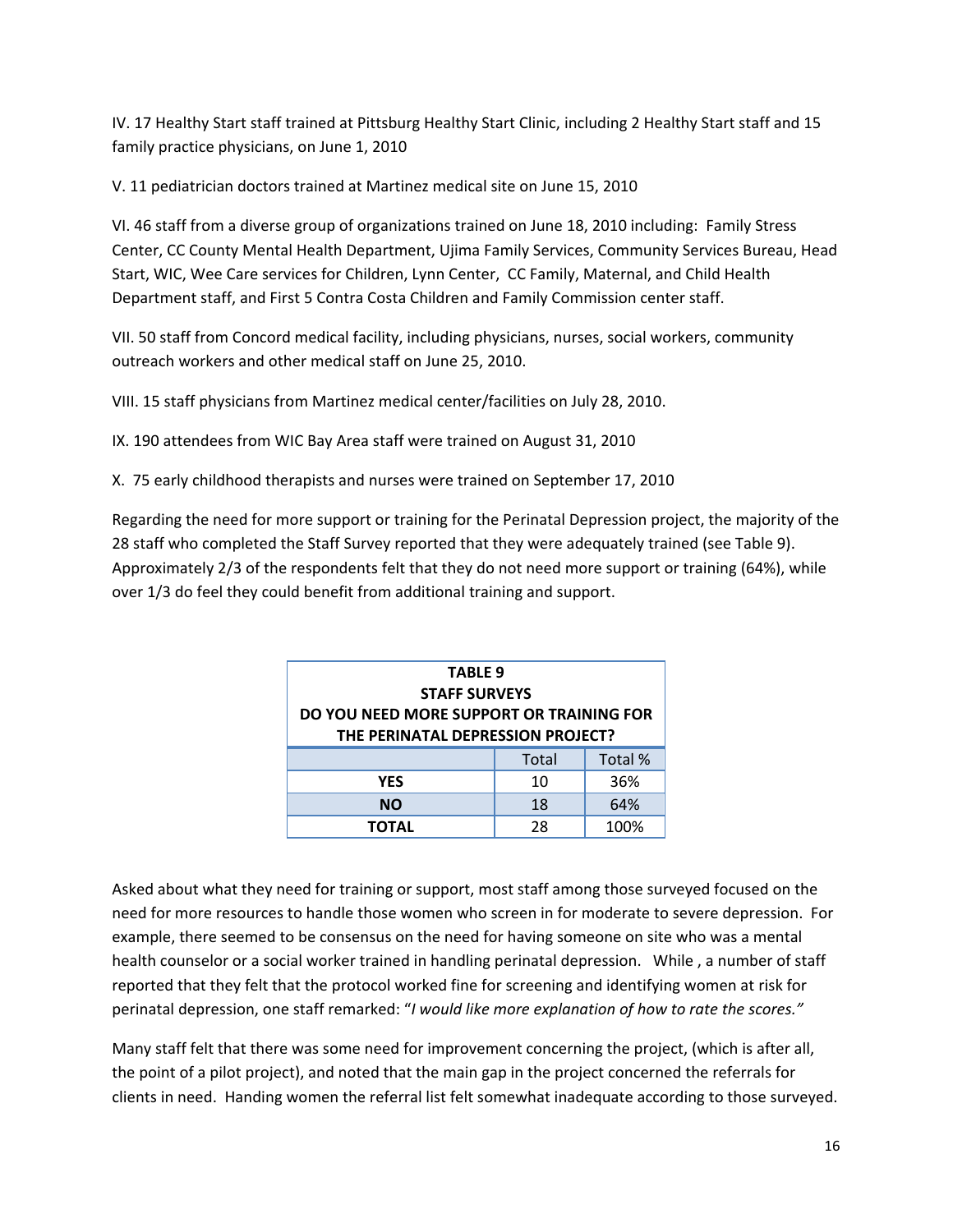Often they could not reach someone on the phone immediately or at all, and even when they did reach a counselor, not all took MediCAL clients. Staff felt the women who screened in at a very high level indicated moderate to severe depression (15+ of the PHQ‐9 screener) needed more than a brochure or referral list at that point, but needed someone to talk to immediately. A number felt that the suggestions offered for helping women that screen in positive for depression or anxiety were not enough to respond to the situation, and felt inadequate to do the counseling without considerable expertise, training and experience. Examples of comments along this line by one staff person follow:

> *Resources, more information on resources. When I have to call the resources (referrals) for clients, it is very time‐consuming and with limited amount of time per client, it would cause backups on files and other co‐workers having to work harder due to your shortcoming. Maybe having a support person on site to walk clients to (for counseling) instead of making phone calls (would help). Clients complained that resources give them—(result in) even more phone numbers to call. Having an on‐ site staff to help make phone calls for very high risk clients so that it would not effect the clinic (workload would be beneficial).*

Another staff person said *"It would be good to give the clients more information immediately."* In a parallel statement, another wrote: "*Someone onsite who can talk to them more in depth. Ensure that we have both Spanish and English resources."* Similarly put: *"We need counselors that are knowledgeable to help depressed clients at WIC. We need to follow‐up with clients that were depressed."* Finally, one wrote:

*I'm not sure if they really are getting the help. The help they need is so much bigger than referral to counselors. They need a place to live, jobs, supportive family…"*

Regarding the need for more training, one staff commented:

*It would have been nice to have had some time between training and starting the pilot program. Very exhausting.*

Clearly, Objective 4 was met by training a diverse group of community, health and faith‐based workers to recognize and assist clients with perinatal depression and use the PHQ‐9 screener. For example, at an April 30, 2010 training with 35 staff completing the training evaluation, 80% said the training helped them understand prenatal and postpartum depression "Very much". The majority of staff who were trained at that session felt the training was important to "assist women with proper referrals" and to "prevent suicide".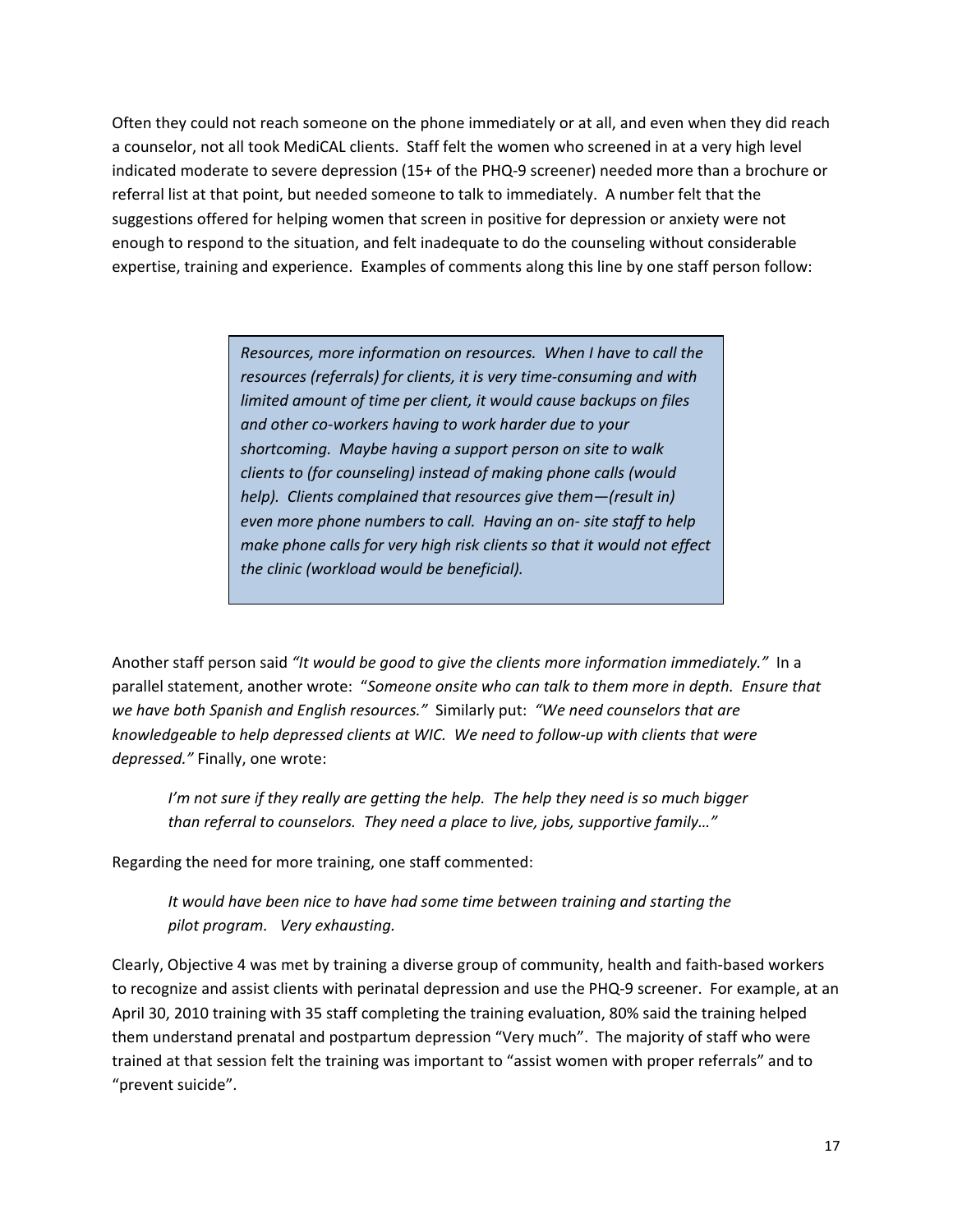Some staff, however, pointed out that more resources and more training are still needed, especially in relation to handling the women who have very high risk scores.

## **Summary and Recommendations.**

Overall, the Perinatal Depression Project pilot project was a success. The evaluation demonstrates that all four of the main objectives were met during the pilot phase. The screener, while somewhat lengthy, worked as intended, and was useful in selecting out those high risk women in need of counseling, referrals and other mental health services. The trainings went well, and the classes, brochures, handouts and posters played a key role in ensuring that the project objectives were carried out as intended. The pilot screening grant ended on September 30, 2010.

The following recommendations emerge from the evaluation:

- A shorter perinatal depression screening tool would prove beneficial to both clients and staff, both of whom are pressed for time during WIC classes and appointments. There are some good shorter screeners that could be tested (such as the PHQ‐2 or PHQ‐3), which have only 2 or 3 screening questions.
- Screening for perinatal depression using a standardized validated instrument at WIC classes and appointments is feasible and effective as shown by the pilot, however, ideally screening should be undertaken at all phases of prenatal and perinatal care, and a uniform instrument should be adopted countywide. With a move toward such adoption, all providers would have the same scoring system, the same definitions of risk, and the same protocol of how to address perinatal depression. Women with perinatal depression could be tracked and monitored throughout their pregnancies and beyond, and receive the help they need without ever slipping through the cracks due to a somewhat segmented system.
- Communication and coordination throughout the system would enhance the ability of staff to respond to perinatal depression, and assist in providing intense attention to those women with moderate to severe depression early in their pregnancies as well as early in their infant care giving years.
- Working closely with the county mental health department would be useful to ensure that more referrals and counselors are available immediately upon identification of a woman with perinatal depression. Having a MH counselor on site at all WIC locations would be ideal, although a difficult challenge given fiscal challenges.
- Having the depression screeners handed out in a class or at specific appointments would ensure that women with high risk scores would have someone to follow‐up immediately to help them reach out for needed mental health services. Having the Public Health RN available on site to handle the high risk women would also prove beneficial.